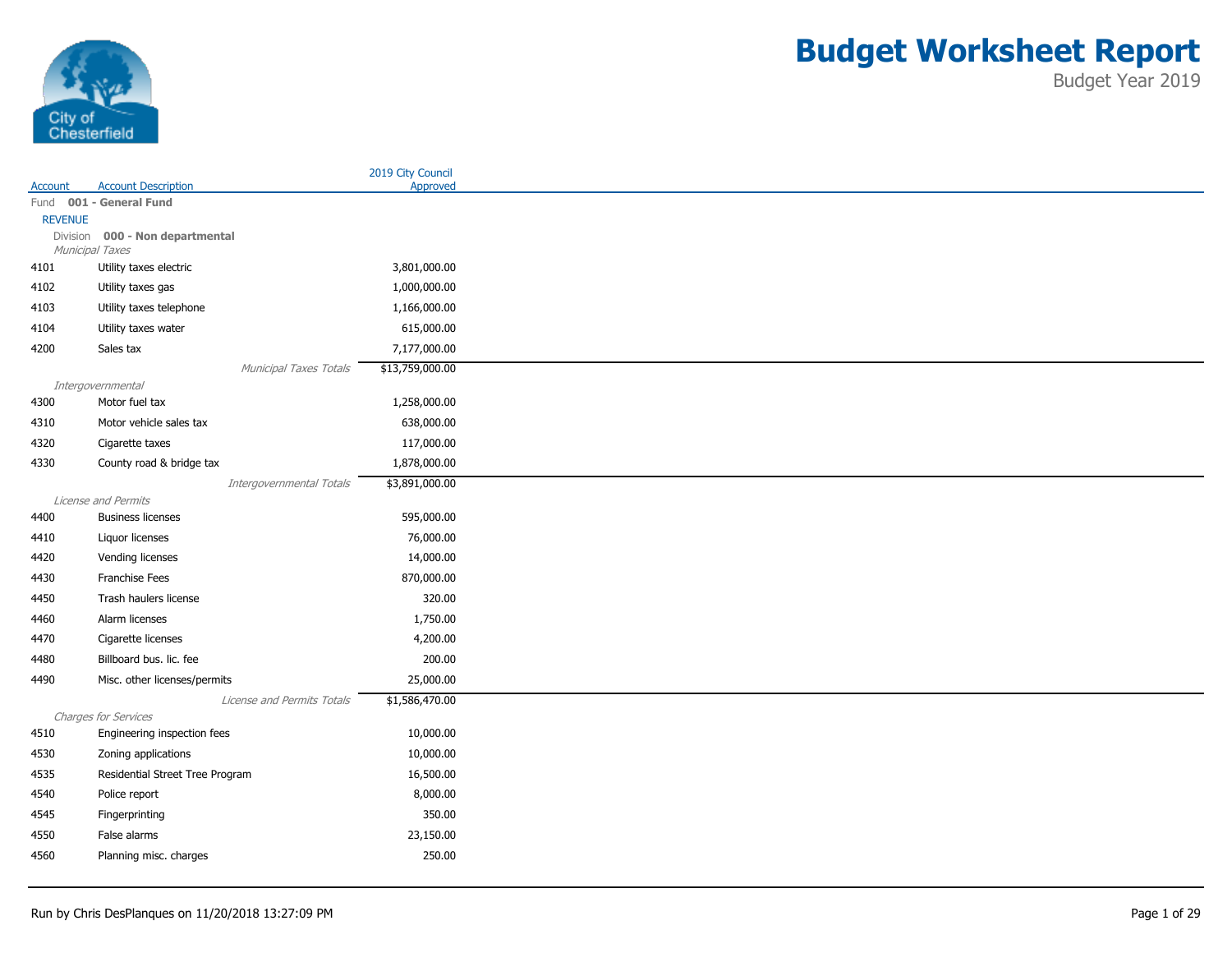

|                |                                                  |                                        | 2019 City Council |
|----------------|--------------------------------------------------|----------------------------------------|-------------------|
| Account        | <b>Account Description</b>                       |                                        | Approved          |
|                | Fund 001 - General Fund                          |                                        |                   |
| <b>REVENUE</b> | Division 000 - Non departmental                  |                                        |                   |
|                | Charges for Services                             |                                        |                   |
| 4590           | Miscellaneous other charges                      |                                        | 13,000.00         |
|                |                                                  | Charges for Services Totals            | \$81,250.00       |
|                | Court Fines and Fees                             |                                        |                   |
| 4800           | Court fines & fees                               |                                        | 673,000.00        |
| 4810           | Court fees - Post Training                       |                                        | 8,950.00          |
| 4815           | Inmate Security Fee                              |                                        | 8,950.00          |
| 4820           | Cvc fees                                         |                                        | 1,656.00          |
|                |                                                  | Court Fines and Fees Totals            | \$692,556.00      |
|                | Investment Income                                |                                        |                   |
| 4901           | Interest on investments                          |                                        | 110,000.00        |
|                |                                                  | Investment Income Totals               | \$110,000.00      |
|                | Miscellaneous                                    |                                        |                   |
| 4921           | NID reimbursement                                |                                        | 80,690.00         |
| 4940           | Sale of fixed assets                             |                                        | 250,000.00        |
| 4950           | Miscellaneous                                    |                                        | 25,000.00         |
|                |                                                  | Miscellaneous Totals                   | \$355,690.00      |
|                |                                                  | Division 000 - Non departmental Totals | \$20,475,966.00   |
|                |                                                  | <b>REVENUE TOTALS</b>                  | \$20,475,966.00   |
| <b>EXPENSE</b> |                                                  |                                        |                   |
|                | Division 011 - Legislative<br>Personnel Services |                                        |                   |
|                | <b>Salaries</b>                                  |                                        |                   |
| 5114           | Salaries elected officials                       |                                        | 60,000.00         |
|                |                                                  | Salaries Totals                        | \$60,000.00       |
|                | Benefits                                         |                                        |                   |
| 5120           | Social security                                  |                                        | 4,590.00          |
| 5122           | Workers compensation                             |                                        | 53.00             |
| 5125           | Insurance life                                   |                                        | 1,500.00          |
|                |                                                  | <b>Benefits Totals</b>                 | \$6,143.00        |
|                |                                                  | Personnel Services Totals              | \$66,143.00       |
|                | Contractual Services                             |                                        |                   |
| 5249           | Memberships & subscriptions                      |                                        | 400.00            |
| 5251           | Contractual                                      |                                        | 1,000.00          |
|                |                                                  |                                        |                   |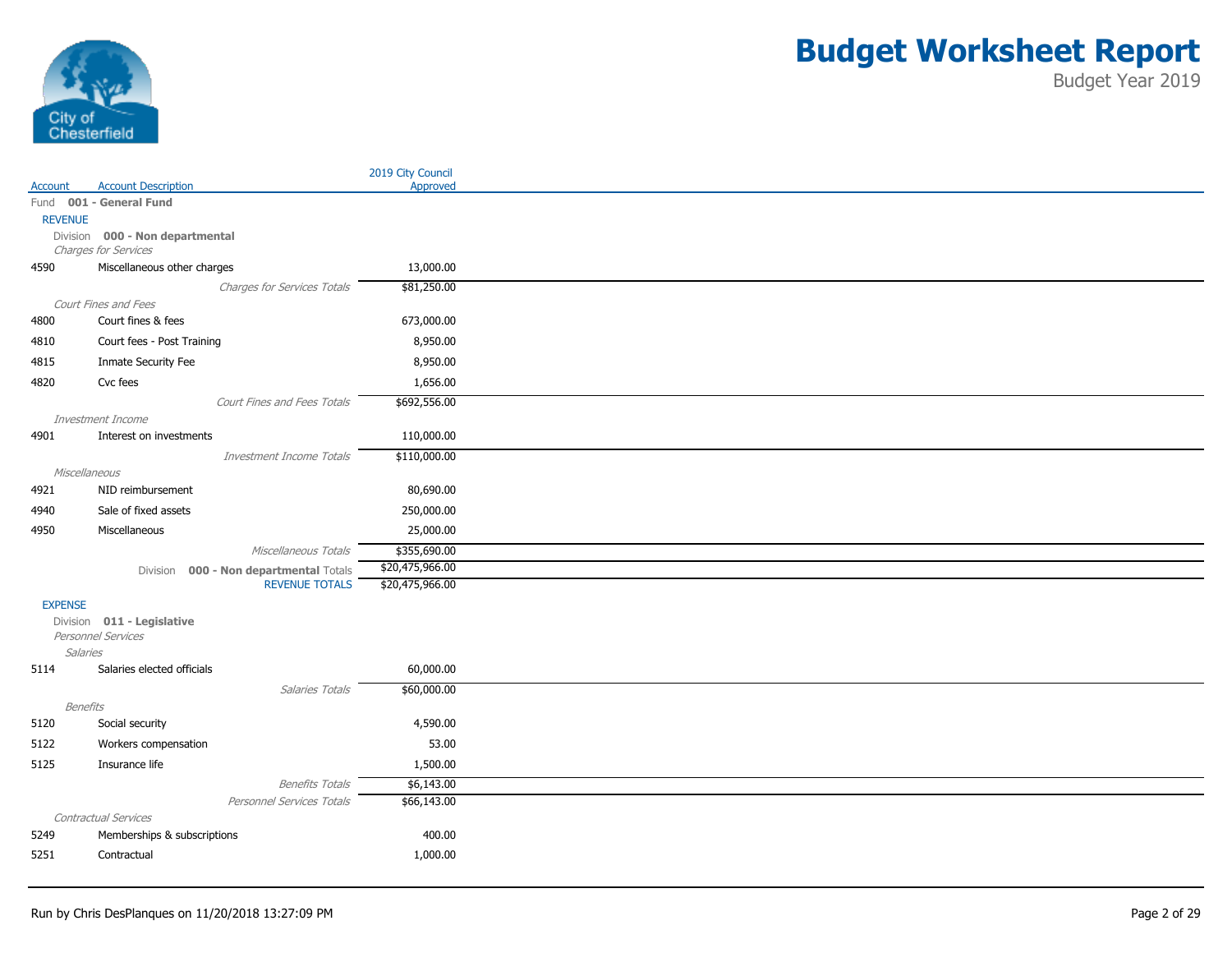

|                |                                                       | 2019 City Council |
|----------------|-------------------------------------------------------|-------------------|
| Account        | <b>Account Description</b>                            | Approved          |
|                | Fund 001 - General Fund                               |                   |
| <b>EXPENSE</b> |                                                       |                   |
|                | Division 011 - Legislative<br>Contractual Services    |                   |
| 5277           | Training & continuing education                       | 3,530.00          |
|                | Contractual Services Totals                           | \$4,930.00        |
| Commodities    |                                                       |                   |
| 5313           | Department supplies                                   | 1,952.00          |
| 5343           | Uniforms                                              | 500.00            |
|                | Commodities Totals                                    | \$2,452.00        |
|                | Division 011 - Legislative Totals                     | \$73,525.00       |
|                | Division 031 - Customer Service<br>Personnel Services |                   |
| Salaries       |                                                       |                   |
| 5111           | Salaries regular/full-time                            | 65,768.00         |
| 5112           | Salaries parttime/temporary                           | 15,600.00         |
| 5199           | Personnel Expenditure Budgetary Savings               | (3, 145.00)       |
|                | Salaries Totals                                       | \$78,223.00       |
| Benefits       |                                                       |                   |
| 5120           | Social security                                       | 6,225.00          |
| 5122           | Workers compensation                                  | 142.00            |
| 5124           | Insurance health                                      | 4,227.00          |
| 5125           | Insurance life                                        | 143.00            |
| 5126           | Insurance-dental                                      | 503.00            |
| 5127           | Insurance disability                                  | 163.00            |
| 5130           | Retirement program                                    | 2,714.00          |
|                | <b>Benefits Totals</b>                                | \$14,117.00       |
|                | Personnel Services Totals                             | \$92,340.00       |
|                | Contractual Services                                  |                   |
| 5249           | Memberships & subscriptions                           | 100.00            |
|                | <b>Contractual Services Totals</b>                    | \$100.00          |
| Commodities    |                                                       |                   |
| 5313           | Department supplies                                   | 100.00            |
| 5343           | Uniforms                                              | 200.00            |
|                | <b>Commodities Totals</b>                             | \$300.00          |
|                | Division 031 - Customer Service Totals                | \$92,740.00       |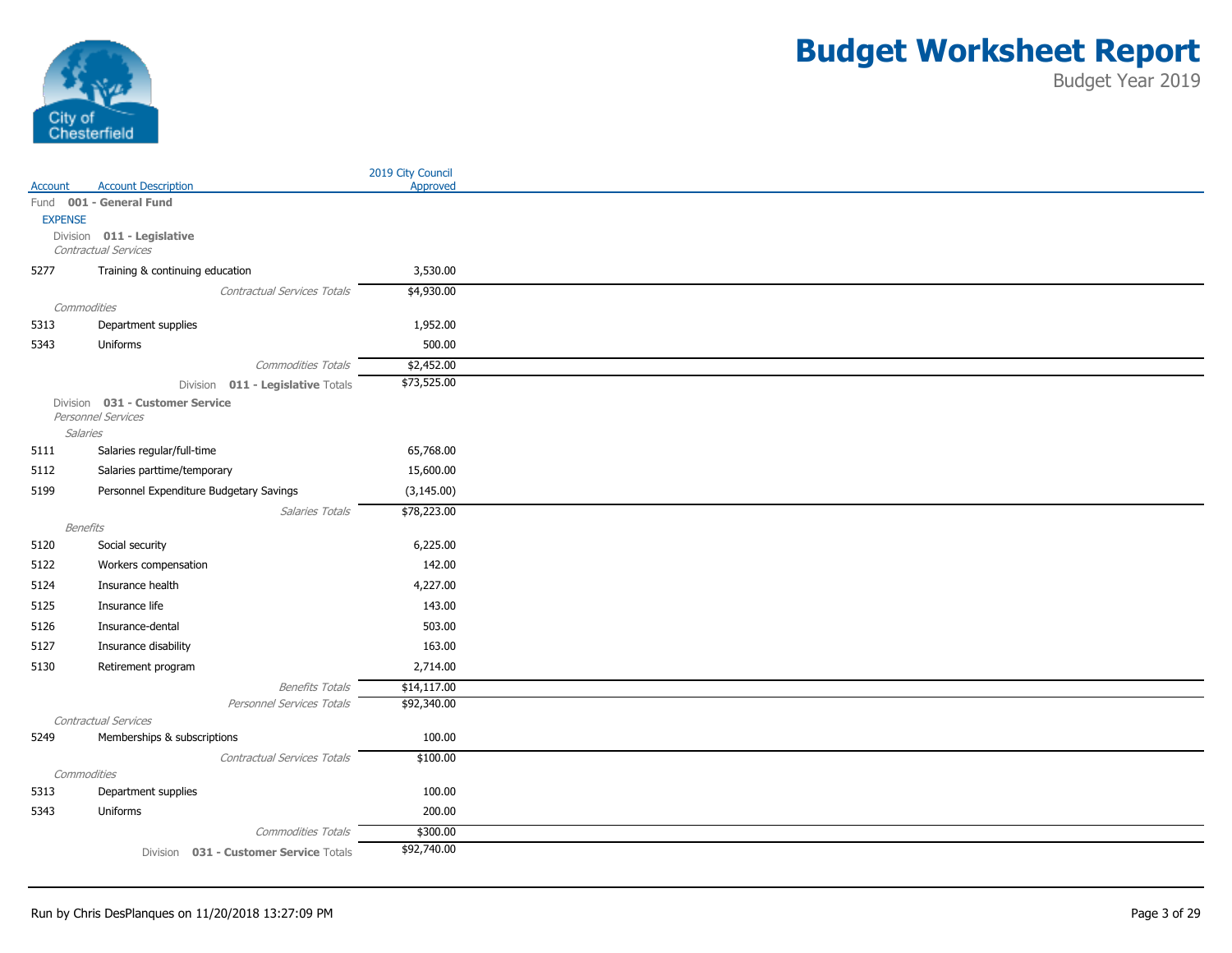

|                 |                                                     | 2019 City Council |
|-----------------|-----------------------------------------------------|-------------------|
| Account         | <b>Account Description</b>                          | Approved          |
|                 | Fund 001 - General Fund                             |                   |
| <b>EXPENSE</b>  |                                                     |                   |
|                 | Division 034 - Finance<br>Personnel Services        |                   |
| Salaries        |                                                     |                   |
| 5111            | Salaries regular/full-time                          | 442,246.00        |
| 5112            | Salaries parttime/temporary                         | 10,000.00         |
| 5199            | Personnel Expenditure Budgetary Savings             | (10, 409.00)      |
|                 | Salaries Totals                                     | \$441,837.00      |
| Benefits        |                                                     |                   |
| 5120            | Social security                                     | 34,597.00         |
| 5122            | Workers compensation                                | 346.00            |
| 5124            | Insurance health                                    | 43,656.00         |
| 5125            | Insurance life                                      | 1,247.00          |
| 5126            | Insurance-dental                                    | 2,991.00          |
| 5127            | Insurance disability                                | 1,136.00          |
| 5130            | Retirement program                                  | 35,816.00         |
|                 |                                                     | \$119,789.00      |
|                 | <b>Benefits Totals</b><br>Personnel Services Totals | \$561,626.00      |
|                 | Contractual Services                                |                   |
| 5210            | Advertising                                         | 225.00            |
| 5211            | Audit services                                      | 25,000.00         |
| 5249            | Memberships & subscriptions                         | 3,010.00          |
| 5251            | Contractual                                         | 880.00            |
| 5260            | Printing & binding                                  | 3,350.00          |
| 5261            | Professional services                               | 950.00            |
| 5277            |                                                     | 4,160.00          |
|                 | Training & continuing education                     |                   |
| Commodities     | Contractual Services Totals                         | \$37,575.00       |
| 5313            | Department supplies                                 | 1,000.00          |
| 5343            | Uniforms                                            | 300.00            |
|                 | Commodities Totals                                  | \$1,300.00        |
|                 | 034 - Finance Totals<br>Division                    | \$600,501.00      |
|                 | Division 036 - Central Services                     |                   |
|                 | Personnel Services                                  |                   |
| <b>Benefits</b> |                                                     |                   |
| 5131            | Health reimbursement                                | 100,000.00        |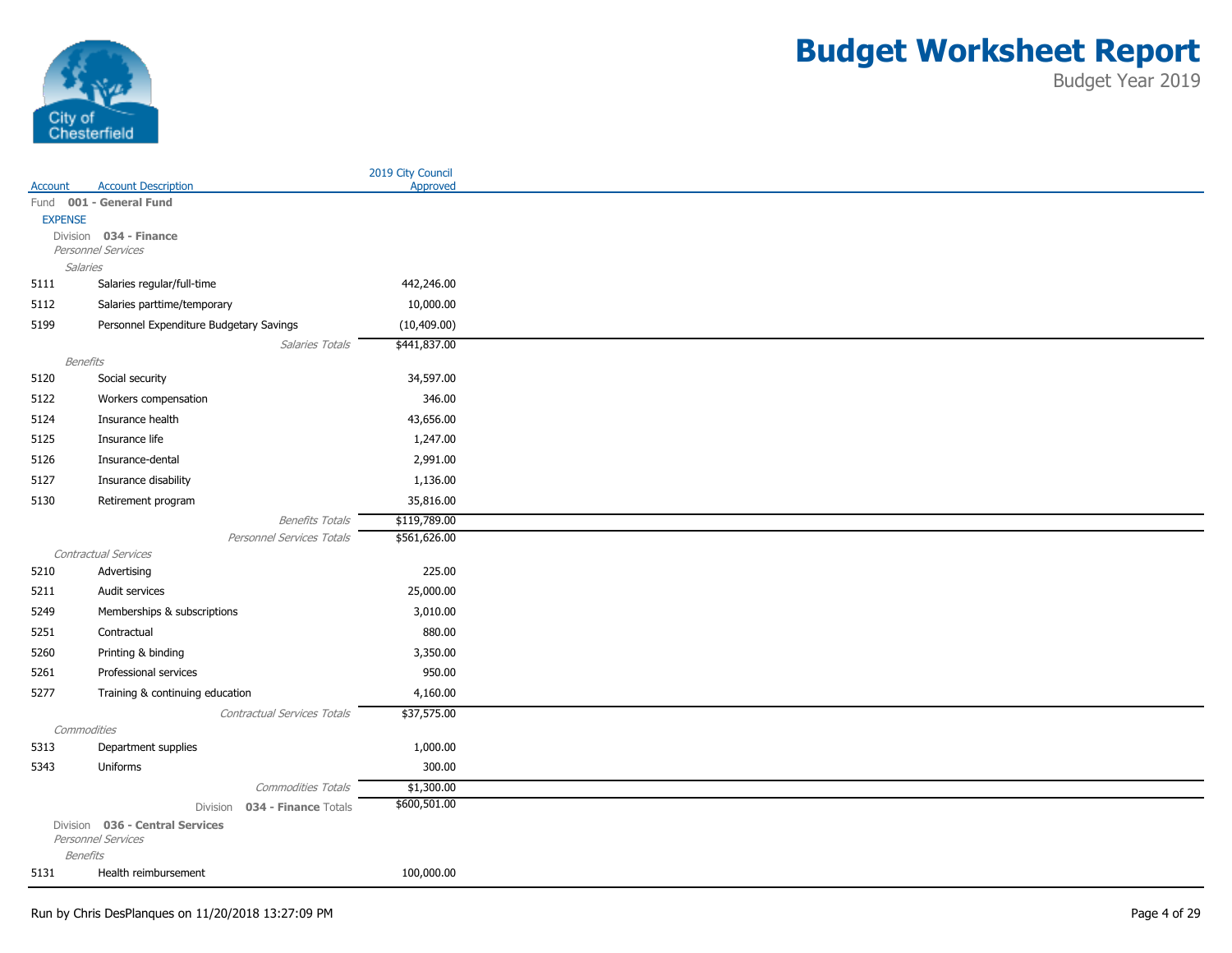

|                 |                                 |                             | 2019 City Council |
|-----------------|---------------------------------|-----------------------------|-------------------|
| Account         | <b>Account Description</b>      |                             | Approved          |
| Fund            | 001 - General Fund              |                             |                   |
| <b>EXPENSE</b>  | Division 036 - Central Services |                             |                   |
|                 | Personnel Services              |                             |                   |
| <b>Benefits</b> |                                 |                             |                   |
| 5133            | Retirement forfeiture           |                             | (100,000.00)      |
|                 |                                 | <b>Benefits Totals</b>      | \$0.00            |
|                 |                                 | Personnel Services Totals   | \$0.00            |
|                 | Contractual Services            |                             |                   |
| 5210            | Advertising                     |                             | 17,801.00         |
| 5212            | Boards & commissions program    |                             | 11,800.00         |
| 5222            | <b>Education Reimb/Training</b> |                             | 10,000.00         |
| 5224            | Employee recruitment            |                             | 10,000.00         |
| 5225            | Employee relations              |                             | 10,950.00         |
| 5240            | Insurance                       |                             | 388,000.00        |
| 5247            | Maintenance & repair-equipment  |                             | 1,000.00          |
| 5249            | Memberships & subscriptions     |                             | 13,835.00         |
| 5251            | Contractual                     |                             | 34,285.00         |
| 5252            | Postage                         |                             | 25,500.00         |
| 5260            | Printing & binding              |                             | 2,520.00          |
| 5261            | Professional services           |                             | 32,800.00         |
| 5262            | Public relations                |                             | 44,000.00         |
| 5264            | Legal services                  |                             | 303,500.00        |
| 5268            | Rental equipment                |                             | 40,100.00         |
| 5276            | Telephone                       |                             | 56,700.00         |
| 5277            | Training & continuing education |                             | 14,700.00         |
| 5289            | Wellness program                |                             | 1,800.00          |
|                 |                                 | Contractual Services Totals | \$1,019,291.00    |
| Commodities     |                                 |                             |                   |
| 5325            | Miscellaneous supplies          |                             | 32,028.00         |
| 5330            | Office supplies                 |                             | 14,500.00         |
|                 |                                 | <b>Commodities Totals</b>   | \$46,528.00       |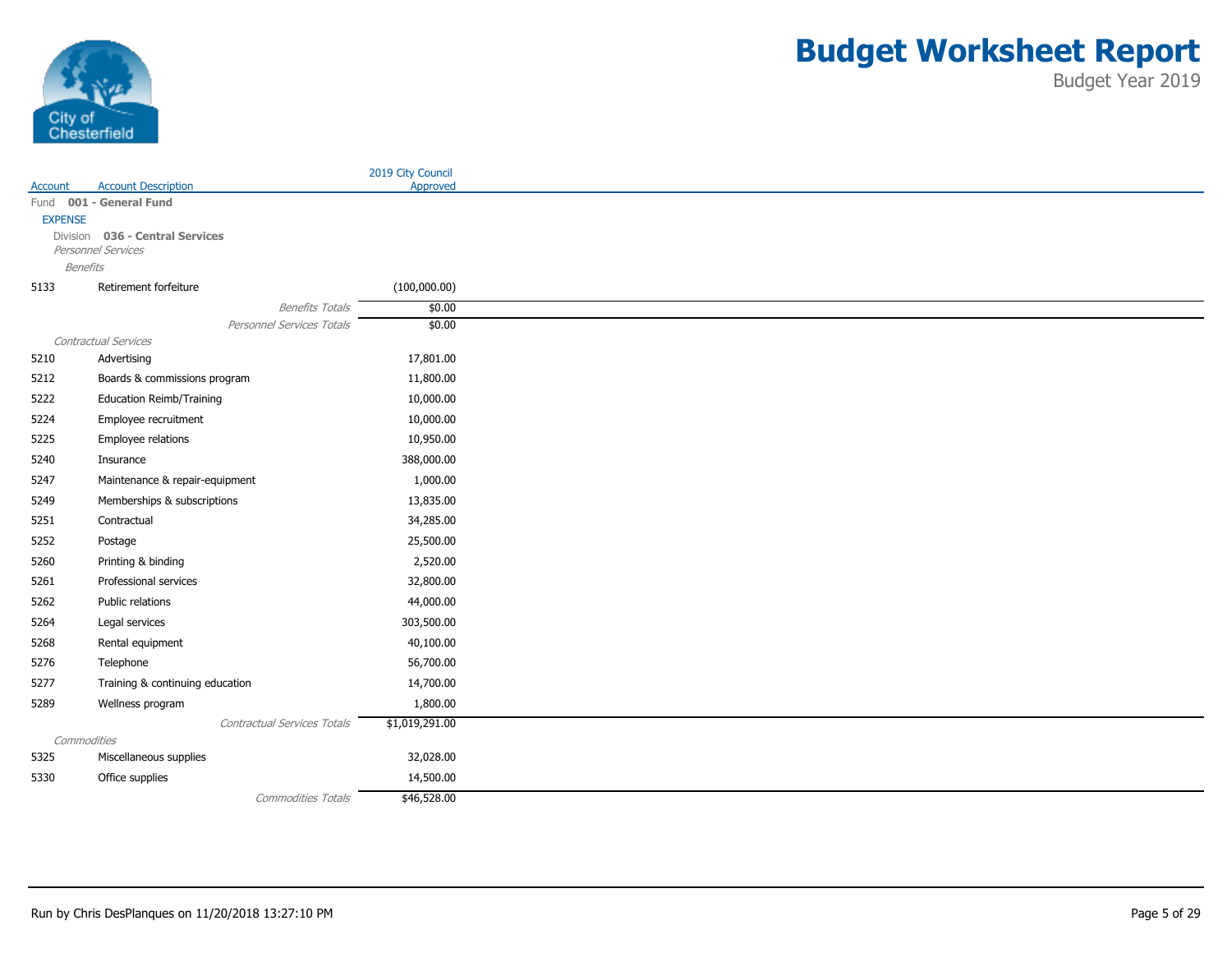

|                 |                                         | 2019 City Council |
|-----------------|-----------------------------------------|-------------------|
| Account         | <b>Account Description</b>              | Approved          |
|                 | Fund 001 - General Fund                 |                   |
| <b>EXPENSE</b>  | Division 036 - Central Services         |                   |
|                 | Other finance use and source            |                   |
|                 | <b>Operating Transfers Out</b>          |                   |
| 5990            | Operating transfers out                 | 9,180,551.00      |
|                 | <b>Operating Transfers Out Totals</b>   | \$9,180,551.00    |
|                 | Other finance use and source Totals     | \$9,180,551.00    |
|                 | Division 036 - Central Services Totals  | \$10,246,370.00   |
|                 | Division 037 - Information Technology   |                   |
| <b>Salaries</b> | Personnel Services                      |                   |
| 5111            | Salaries regular/full-time              | 467,000.00        |
| 5199            | Personnel Expenditure Budgetary Savings | (5,206.00)        |
|                 | Salaries Totals                         | \$461,794.00      |
| Benefits        |                                         |                   |
| 5120            | Social security                         | 35,726.00         |
| 5122            | Workers compensation                    | 148.00            |
| 5124            | Insurance health                        | 41,784.00         |
| 5125            | Insurance life                          | 1,247.00          |
| 5126            | Insurance-dental                        | 1,984.00          |
| 5127            | Insurance disability                    | 1,199.00          |
| 5130            | Retirement program                      | 37,821.00         |
|                 | <b>Benefits Totals</b>                  | \$119,909.00      |
|                 | Personnel Services Totals               | \$581,703.00      |
|                 | Contractual Services                    |                   |
| 5221            | Data processing                         | 98,400.00         |
| 5247            | Maintenance & repair-equipment          | 20,000.00         |
| 5249            | Memberships & subscriptions             | 500.00            |
| 5251            | Contractual                             | 72,460.00         |
| 5260            | Printing & binding                      | 1,000.00          |
| 5261            | Professional services                   | 2,500.00          |
| 5277            | Training & continuing education         | 9,500.00          |
|                 | Contractual Services Totals             | \$204,360.00      |
| Commodities     |                                         |                   |
| 5313            | Department supplies                     | 10,000.00         |
| 5342            | Tools                                   | 3,600.00          |
|                 |                                         |                   |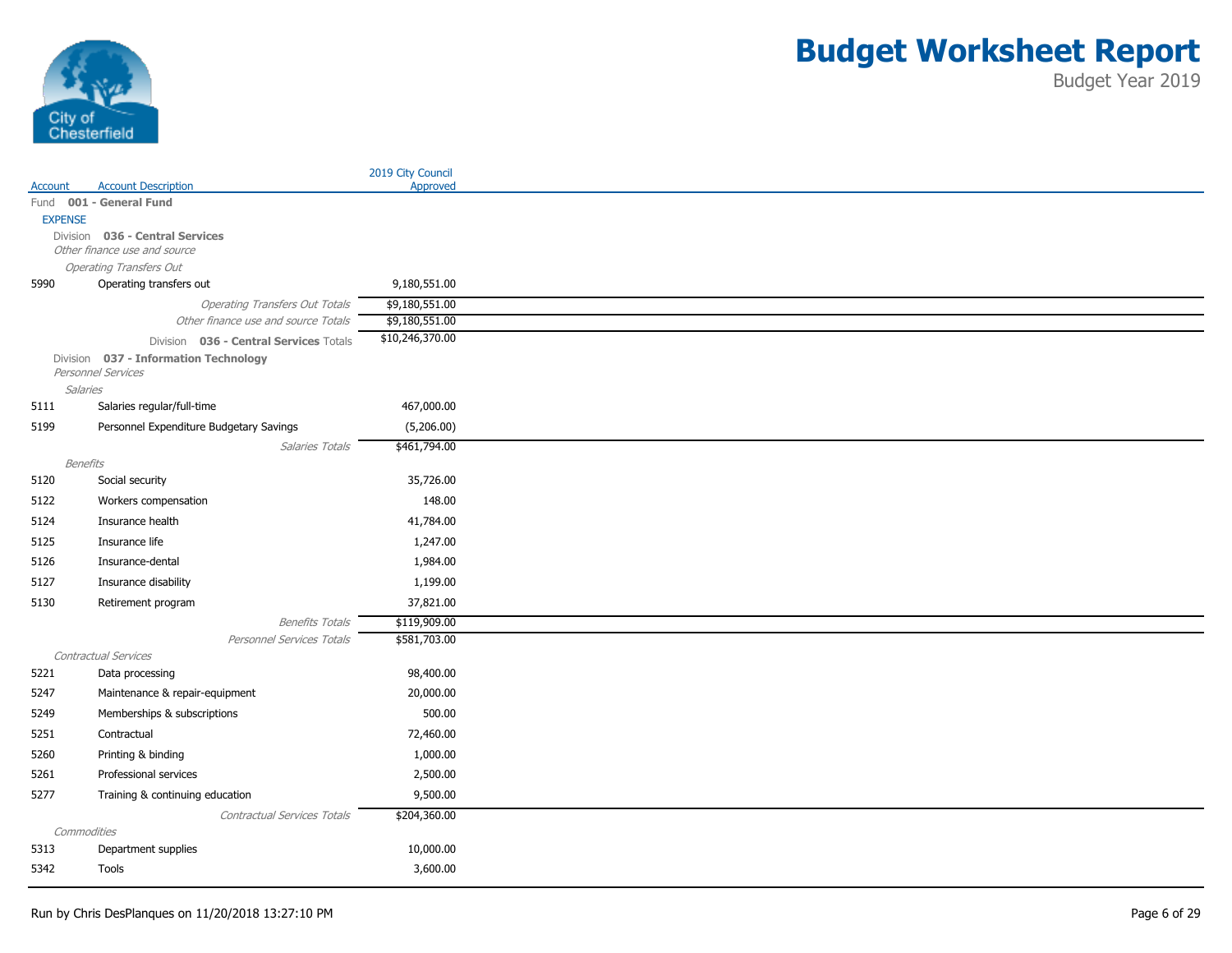

|                 |                                              | 2019 City Council |
|-----------------|----------------------------------------------|-------------------|
| Account         | <b>Account Description</b>                   | Approved          |
|                 | Fund 001 - General Fund                      |                   |
| <b>EXPENSE</b>  | Division 037 - Information Technology        |                   |
| Commodities     |                                              |                   |
| 5343            | Uniforms                                     | 500.00            |
| 5350            | Computer equip under \$5,000                 | 19,700.00         |
|                 | <b>Commodities Totals</b>                    | \$33,800.00       |
|                 | Capital Outlay                               |                   |
| 5410            | Computer equipment                           | 22,000.00         |
|                 | Capital Outlay Totals                        | \$22,000.00       |
|                 | Division 037 - Information Technology Totals | \$841,863.00      |
| Division        | 038 - Municipal Court                        |                   |
|                 | Personnel Services                           |                   |
| Salaries        |                                              |                   |
| 5111            | Salaries regular/full-time                   | 152,293.00        |
| 5113            | Salaries overtime                            | 6,800.00          |
| 5199            | Personnel Expenditure Budgetary Savings      | (3, 115.00)       |
|                 | Salaries Totals                              | \$155,978.00      |
| <b>Benefits</b> |                                              |                   |
| 5120            | Social security                              | 12,171.00         |
| 5122            | Workers compensation                         | 116.00            |
| 5124            | Insurance health                             | 24,877.00         |
| 5125            | Insurance life                               | 343.00            |
| 5126            | Insurance-dental                             | 1,984.00          |
| 5127            | Insurance disability                         | 391.00            |
| 5130            | Retirement program                           | 12,333.00         |
|                 | <b>Benefits Totals</b>                       | \$52,215.00       |
|                 | Personnel Services Totals                    | \$208,193.00      |
|                 | Contractual Services                         |                   |
| 5221            | Data processing                              | 5,500.00          |
| 5249            | Memberships & subscriptions                  | 300.00            |
| 5260            | Printing & binding                           | 4,500.00          |
| 5261            | Professional services                        | 45,806.00         |
| 5277            | Training & continuing education              | 3,145.00          |
|                 | Contractual Services Totals                  | \$59,251.00       |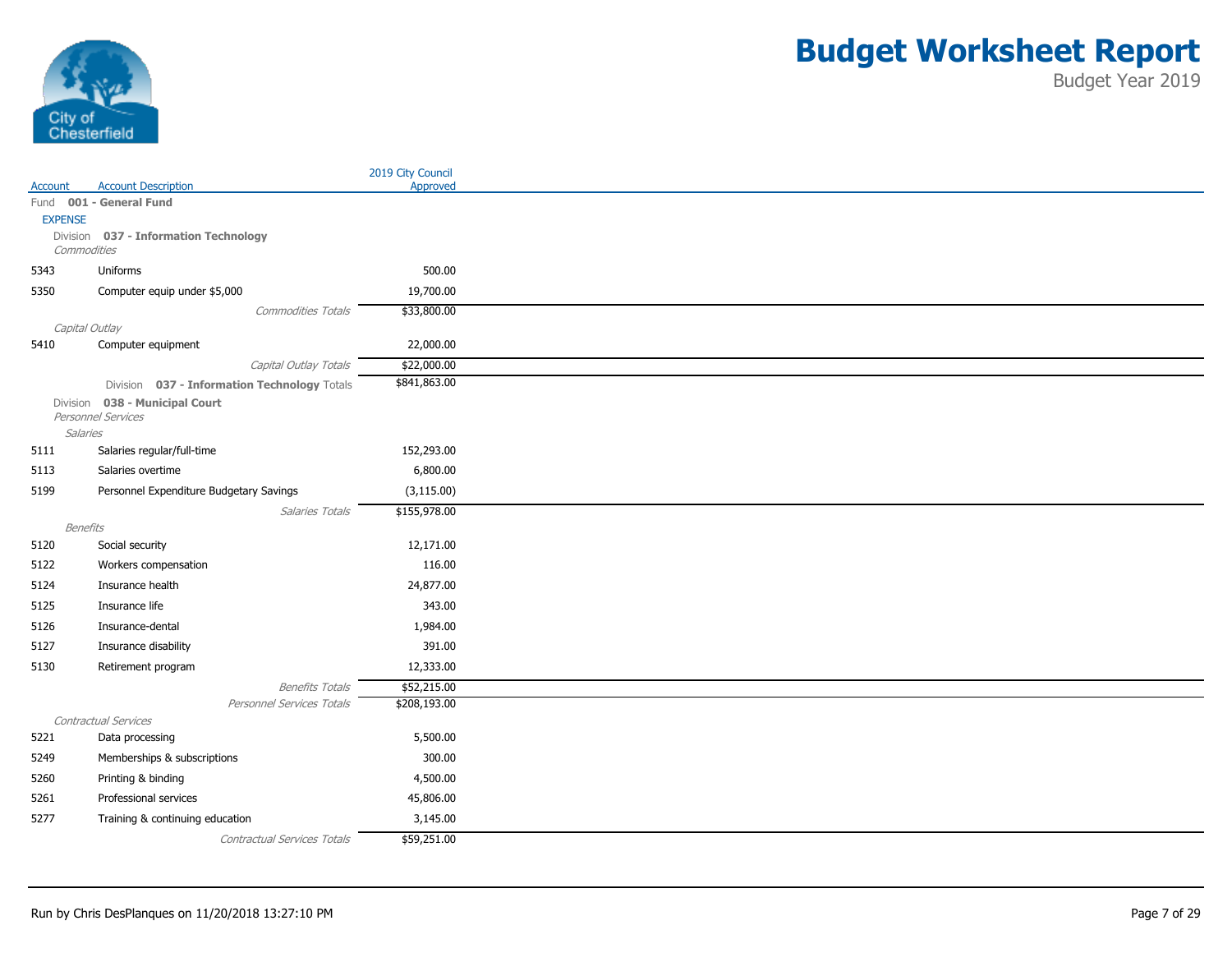

|                 |                                                         | 2019 City Council |
|-----------------|---------------------------------------------------------|-------------------|
| Account         | <b>Account Description</b>                              | Approved          |
|                 | Fund 001 - General Fund                                 |                   |
| <b>EXPENSE</b>  |                                                         |                   |
| Commodities     | Division 038 - Municipal Court                          |                   |
| 5313            | Department supplies                                     | 3,000.00          |
|                 | <b>Commodities Totals</b>                               | \$3,000.00        |
|                 | Division 038 - Municipal Court Totals                   | \$270,444.00      |
|                 | Division 051 - City Administrator<br>Personnel Services |                   |
| <b>Salaries</b> |                                                         |                   |
| 5111            | Salaries regular/full-time                              | 387,596.00        |
| 5199            | Personnel Expenditure Budgetary Savings                 | (4,316.00)        |
|                 | Salaries Totals                                         | \$383,280.00      |
| Benefits        |                                                         |                   |
| 5120            | Social security                                         | 29,651.00         |
| 5122            | Workers compensation                                    | 297.00            |
| 5124            | Insurance health                                        | 31,217.00         |
| 5125            | Insurance life                                          | 1,239.00          |
| 5126            | Insurance-dental                                        | 2,739.00          |
| 5127            | Insurance disability                                    | 963.00            |
| 5130            | Retirement program                                      | 31,326.00         |
|                 | <b>Benefits Totals</b>                                  | \$97,432.00       |
|                 | Personnel Services Totals                               | \$480,712.00      |
|                 | Contractual Services                                    |                   |
| 5210            | Advertising                                             | 6,000.00          |
| 5220            | Economic development                                    | 1,000.00          |
| 5223            | Election expense                                        | 38,000.00         |
| 5227            | <b>Environmental Expenditures</b>                       | 7,000.00          |
| 5249            | Memberships & subscriptions                             | 3,987.00          |
| 5251            | Contractual                                             | 3,300.00          |
| 5260            | Printing & binding                                      | 2,000.00          |
| 5277            | Training & continuing education                         | 11,920.00         |
|                 | Contractual Services Totals                             | \$73,207.00       |
| Commodities     |                                                         |                   |
| 5313            | Department supplies                                     | 2,000.00          |
| 5343            | Uniforms                                                | 500.00            |
|                 |                                                         |                   |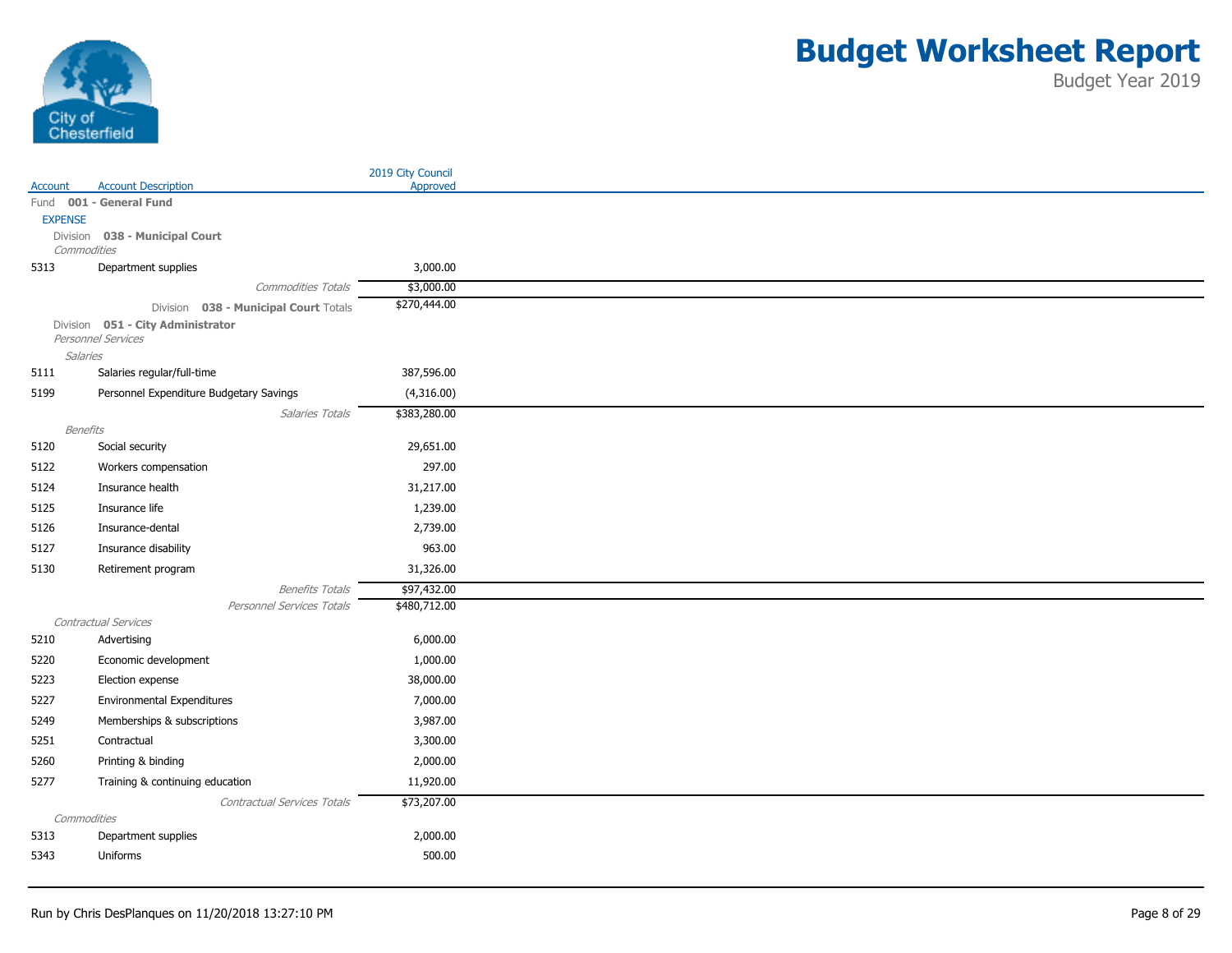

|                            |                                          | 2019 City Council |
|----------------------------|------------------------------------------|-------------------|
| Account                    | <b>Account Description</b>               | Approved          |
|                            | Fund 001 - General Fund                  |                   |
| <b>EXPENSE</b><br>Division |                                          |                   |
| Commodities                | 051 - City Administrator                 |                   |
|                            | Commodities Totals                       | \$2,500.00        |
|                            | Division 051 - City Administrator Totals | \$556,419.00      |
|                            | Division 061 - Planning                  |                   |
|                            | Personnel Services                       |                   |
| <b>Salaries</b>            |                                          |                   |
| 5111                       | Salaries regular/full-time               | 567,510.00        |
| 5112                       | Salaries parttime/temporary              | 15,000.00         |
| 5113                       | Salaries overtime                        | 3,000.00          |
| 5199                       | Personnel Expenditure Budgetary Savings  | (4,950.00)        |
|                            | Salaries Totals                          | \$580,560.00      |
| Benefits                   |                                          |                   |
| 5120                       | Social security                          | 44,780.00         |
| 5122                       | Workers compensation                     | 2,681.00          |
| 5124                       | Insurance health                         | 66,661.00         |
| 5125                       | Insurance life                           | 1,494.00          |
| 5126                       | Insurance-dental                         | 5,982.00          |
| 5127                       | Insurance disability                     | 1,457.00          |
| 5130                       | Retirement program                       | 45,961.00         |
|                            | <b>Benefits Totals</b>                   | \$169,016.00      |
|                            | Personnel Services Totals                | \$749,576.00      |
|                            | Contractual Services                     |                   |
| 5210                       | Advertising                              | 2,500.00          |
| 5232                       | Landmark Preservation                    | 410.00            |
| 5247                       | Maintenance & repair-equipment           | 250.00            |
| 5249                       | Memberships & subscriptions              | 4,500.00          |
| 5251                       | Contractual                              | 11,600.00         |
| 5260                       | Printing & binding                       | 1,950.00          |
| 5261                       | Professional services                    | 4,000.00          |
| 5277                       | Training & continuing education          | 6,000.00          |
|                            | Contractual Services Totals              | \$31,210.00       |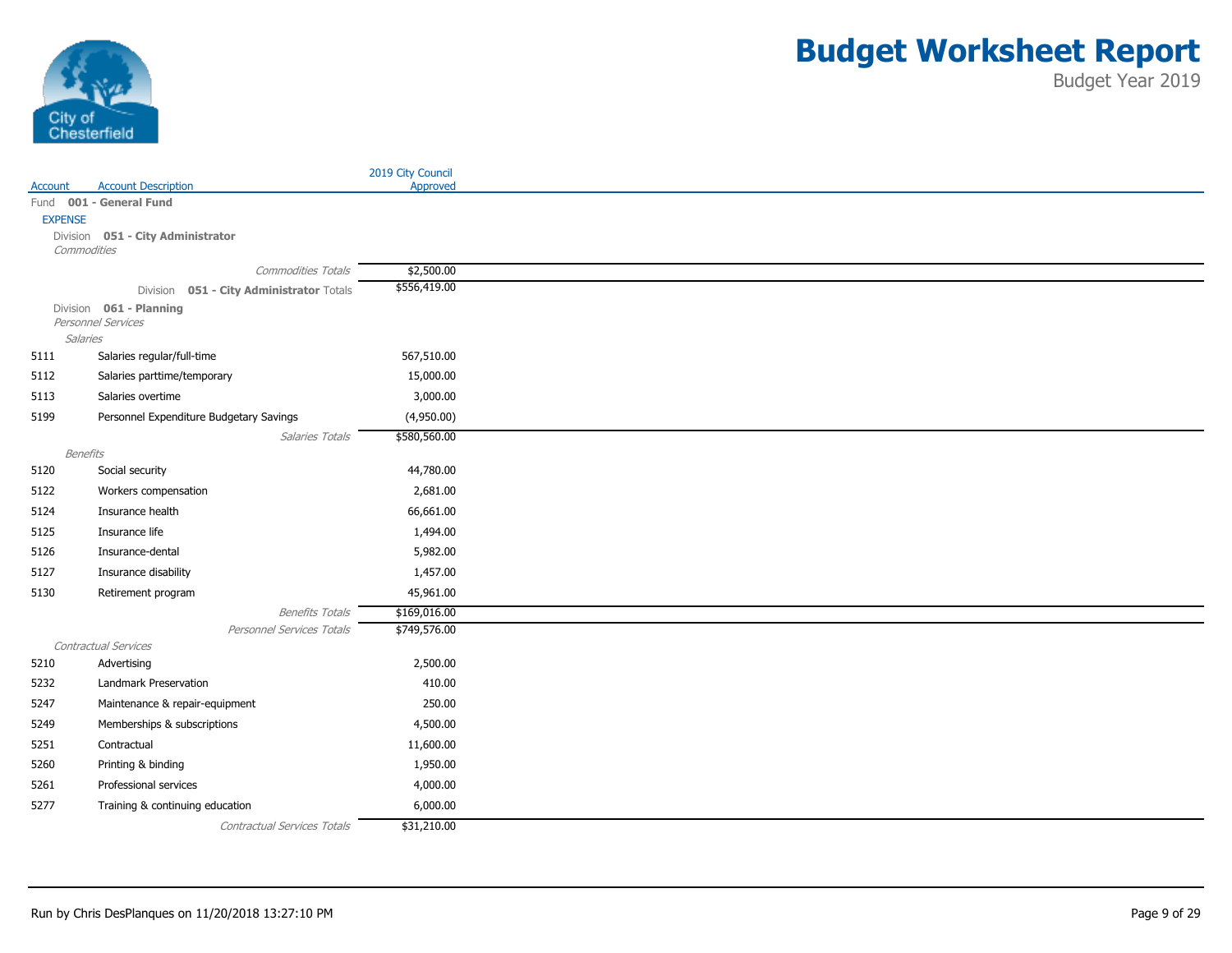

|                 |                                                   | 2019 City Council |
|-----------------|---------------------------------------------------|-------------------|
| Account         | <b>Account Description</b>                        | Approved          |
|                 | Fund 001 - General Fund                           |                   |
| <b>EXPENSE</b>  | Division 061 - Planning                           |                   |
| Commodities     |                                                   |                   |
| 5313            | Department supplies                               | 750.00            |
| 5343            | Uniforms                                          | 1,250.00          |
|                 | <b>Commodities Totals</b>                         | \$2,000.00        |
|                 | 061 - Planning Totals<br>Division                 | \$782,786.00      |
|                 | Division 071 - Engineering<br>Personnel Services  |                   |
| <b>Salaries</b> |                                                   |                   |
| 5111            | Salaries regular/full-time                        | 631,100.00        |
| 5112            | Salaries parttime/temporary                       | 15,600.00         |
| 5113            | Salaries overtime                                 | 3,000.00          |
| 5199            | Personnel Expenditure Budgetary Savings           | (10,609.00)       |
|                 | Salaries Totals                                   | \$639,091.00      |
| Benefits        |                                                   |                   |
| 5120            | Social security                                   | 49,702.00         |
| 5122            | Workers compensation                              | 909.00            |
| 5124            | Insurance health                                  | 80,731.00         |
| 5125            | Insurance life                                    | 1,672.00          |
| 5126            | Insurance-dental                                  | 6,191.00          |
| 5127            | Insurance disability                              | 1,623.00          |
| 5130            | Retirement program                                | 51,190.00         |
|                 | <b>Benefits Totals</b>                            | \$192,018.00      |
|                 | Personnel Services Totals<br>Contractual Services | \$831,109.00      |
| 5210            | Advertising                                       | 8,455.00          |
| 5221            | Data processing                                   | 2,900.00          |
| 5247            | Maintenance & repair-equipment                    | 500.00            |
|                 |                                                   |                   |
| 5249            | Memberships & subscriptions                       | 2,930.00          |
| 5251            | Contractual                                       | 19,460.00         |
| 5261            | Professional services                             | 20,000.00         |
| 5277            | Training & continuing education                   | 8,660.00          |
|                 | Contractual Services Totals                       | \$62,905.00       |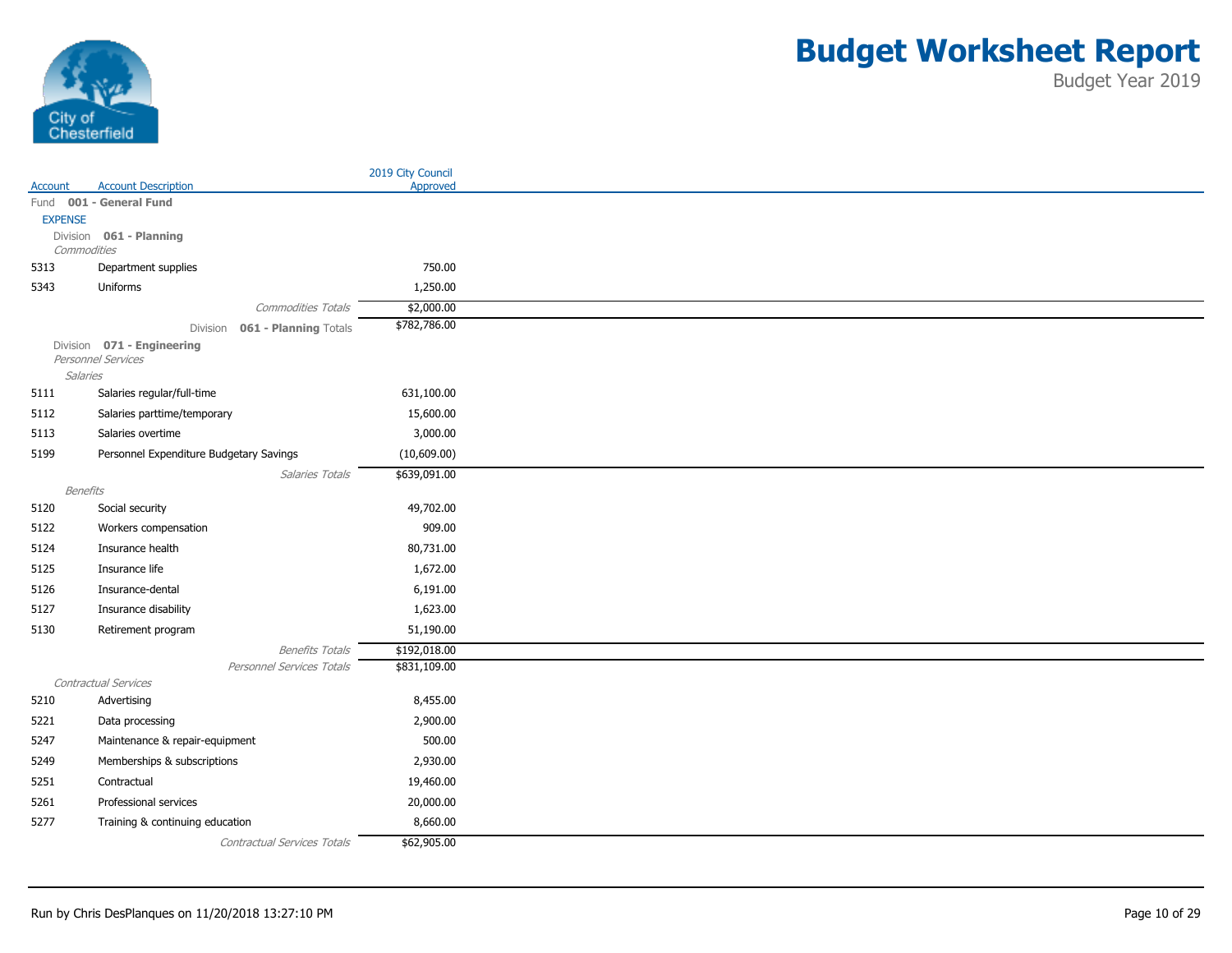

|                  |                                                         | 2019 City Council |
|------------------|---------------------------------------------------------|-------------------|
| Account          | <b>Account Description</b>                              | Approved          |
|                  | Fund 001 - General Fund                                 |                   |
| <b>EXPENSE</b>   | Division 071 - Engineering                              |                   |
| Commodities      |                                                         |                   |
| 5313             | Department supplies                                     | 4,300.00          |
| 5342             | Tools                                                   | 800.00            |
| 5343             | Uniforms                                                | 2,400.00          |
|                  | Commodities Totals                                      | \$7,500.00        |
|                  | Division 071 - Engineering Totals                       | \$901,514.00      |
|                  | Division 072 - Street Maintenance<br>Personnel Services |                   |
| Salaries         |                                                         |                   |
| 5111             | Salaries regular/full-time                              | 1,350,922.00      |
| 5113             | Salaries overtime                                       | 40,000.00         |
| 5199             | Personnel Expenditure Budgetary Savings                 | (37,651.00)       |
|                  | Salaries Totals                                         | \$1,353,271.00    |
| Benefits<br>5120 | Social security                                         | 106,405.00        |
| 5122             | Workers compensation                                    | 75,293.00         |
|                  | Insurance health                                        | 222,025.00        |
| 5124             |                                                         |                   |
| 5125             | Insurance life                                          | 3,050.00          |
| 5126             | Insurance-dental                                        | 18,127.00         |
| 5127             | Insurance disability                                    | 3,478.00          |
| 5130             | Retirement program                                      | 109,687.00        |
|                  | <b>Benefits Totals</b>                                  | \$538,065.00      |
|                  | Personnel Services Totals<br>Contractual Services       | \$1,891,336.00    |
| 5242             | Residential Street Tree Program                         | 60,000.00         |
| 5249             | Memberships & subscriptions                             | 740.00            |
| 5251             | Contractual                                             | 352,100.00        |
| 5268             | Rental equipment                                        | 7,000.00          |
| 5275             | Taxes                                                   | 24,000.00         |
| 5276             | Telephone                                               | 4,200.00          |
|                  |                                                         |                   |
| 5277             | Training & continuing education                         | 6,425.00          |
| 5285             | Utilities-electric                                      | 30,000.00         |
| 5286             | Utilities-gas                                           | 14,000.00         |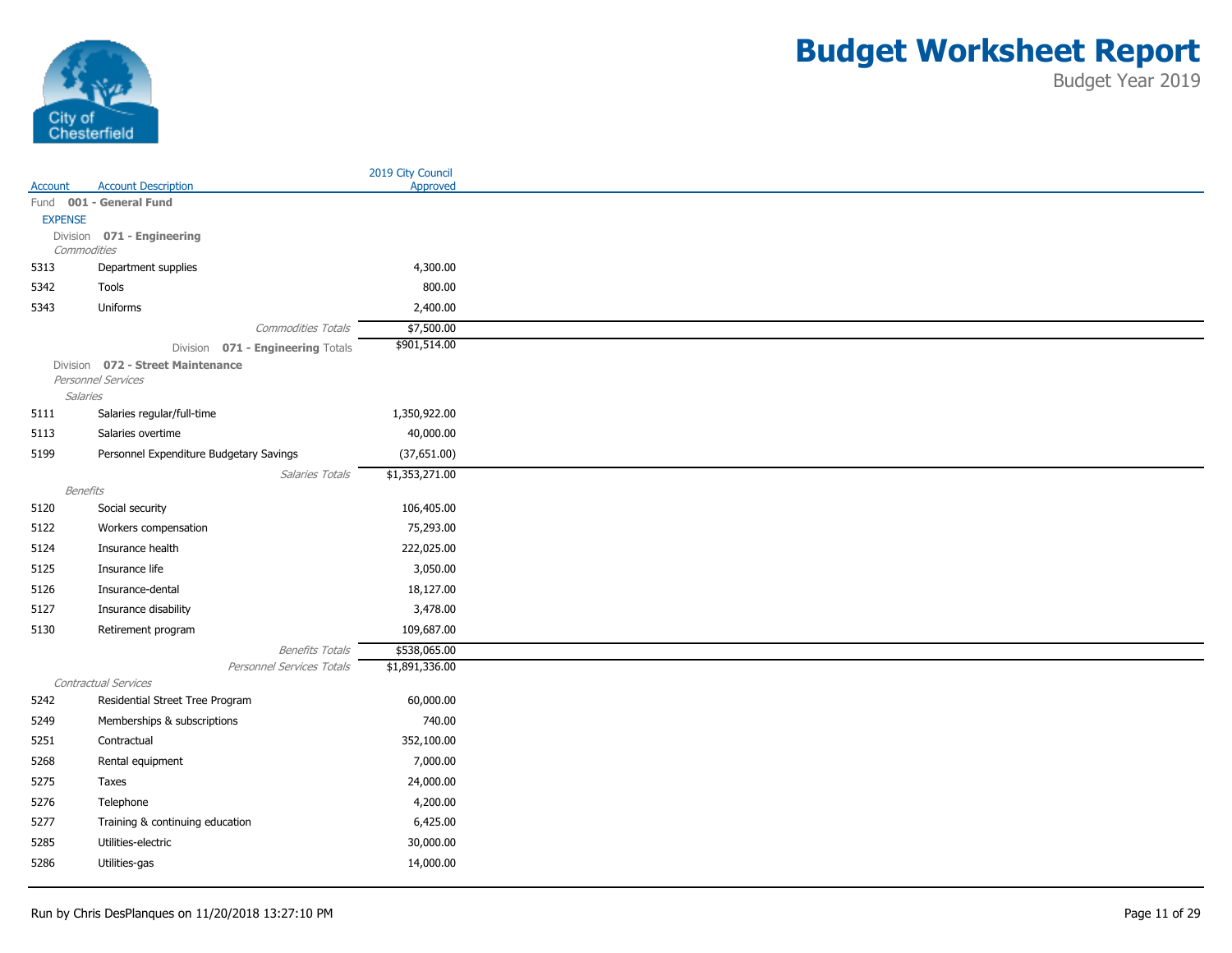

|                         |                                                        | 2019 City Council |
|-------------------------|--------------------------------------------------------|-------------------|
| Account                 | <b>Account Description</b><br>Fund 001 - General Fund  | Approved          |
| <b>EXPENSE</b>          |                                                        |                   |
|                         | Division 072 - Street Maintenance                      |                   |
|                         | Contractual Services                                   |                   |
| 5287                    | Utilities-water                                        | 3,300.00          |
| 5288                    | Utilities-sewer                                        | 2,500.00          |
|                         | <b>Contractual Services Totals</b>                     | \$504,265.00      |
| Commodities             |                                                        |                   |
| 5313                    | Department supplies                                    | 175,000.00        |
| 5340                    | Salt & abrasives                                       | 227,000.00        |
| 5342                    | Tools                                                  | 5,500.00          |
| 5343                    | Uniforms                                               | 12,500.00         |
|                         | <b>Commodities Totals</b>                              | \$420,000.00      |
| Capital Outlay          |                                                        |                   |
| 5440                    | Machinery & equipment                                  | 189,601.00        |
|                         | Capital Outlay Totals                                  | \$189,601.00      |
|                         | Division 072 - Street Maintenance Totals               | \$3,005,202.00    |
|                         | Division 073 - Vehicle Maintenance                     |                   |
|                         | Personnel Services                                     |                   |
| <b>Salaries</b><br>5111 | Salaries regular/full-time                             | 300,523.00        |
| 5113                    | Salaries overtime                                      | 12,000.00         |
| 5199                    |                                                        |                   |
|                         | Personnel Expenditure Budgetary Savings                | (2,731.00)        |
| <b>Benefits</b>         | Salaries Totals                                        | \$309,792.00      |
| 5120                    | Social security                                        | 23,908.00         |
| 5122                    | Workers compensation                                   | 7,792.00          |
| 5124                    | Insurance health                                       | 33,331.00         |
|                         |                                                        | 678.00            |
| 5125                    | Insurance life                                         |                   |
| 5126                    | Insurance-dental                                       | 2,991.00          |
| 5127                    | Insurance disability                                   | 774.00            |
| 5130                    | Retirement program                                     | 24,395.00         |
|                         | <b>Benefits Totals</b>                                 | \$93,869.00       |
|                         | Personnel Services Totals                              | \$403,661.00      |
| 5247                    | Contractual Services<br>Maintenance & repair-equipment | 49,400.00         |
|                         |                                                        |                   |
| 5248                    | Maintenance & repair vehicles                          | 115,000.00        |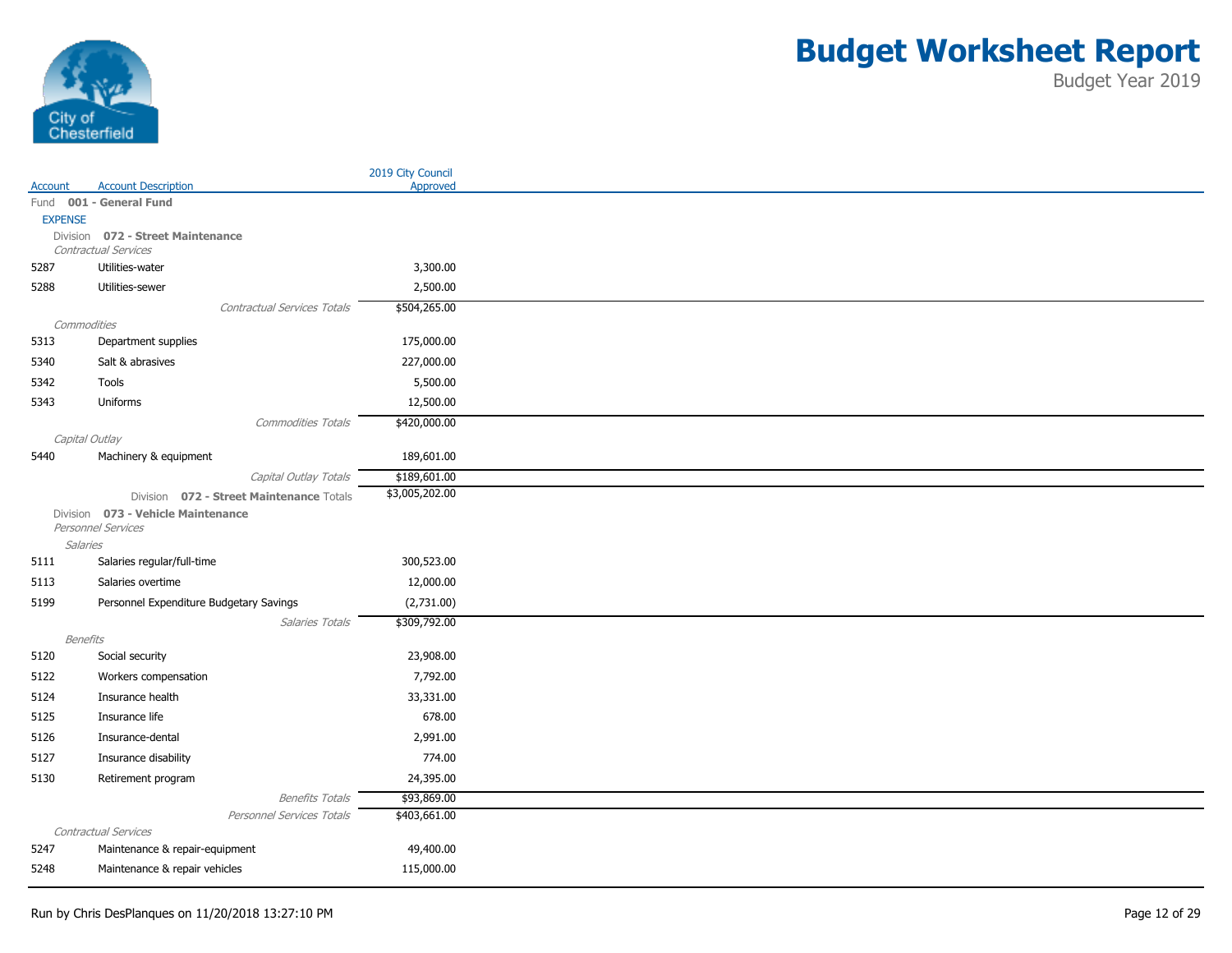

|                     |                                                           |                             | 2019 City Council          |
|---------------------|-----------------------------------------------------------|-----------------------------|----------------------------|
| Account             | <b>Account Description</b>                                |                             | Approved                   |
|                     | Fund 001 - General Fund                                   |                             |                            |
| <b>EXPENSE</b>      | Division 073 - Vehicle Maintenance                        |                             |                            |
|                     | Contractual Services                                      |                             |                            |
| 5249                | Memberships & subscriptions                               |                             | 20,300.00                  |
| 5251                | Contractual                                               |                             | 2,000.00                   |
|                     |                                                           |                             | 5,000.00                   |
| 5268                | Rental equipment                                          |                             |                            |
| 5277                | Training & continuing education                           |                             | 2,400.00                   |
|                     |                                                           | Contractual Services Totals | \$194,100.00               |
| Commodities<br>5313 | Department supplies                                       |                             | 12,500.00                  |
|                     | Gasoline & oil                                            |                             |                            |
| 5318                |                                                           |                             | 195,000.00                 |
| 5342                | Tools                                                     |                             | 7,000.00                   |
| 5343                | Uniforms                                                  |                             | 2,000.00                   |
|                     |                                                           | <b>Commodities Totals</b>   | \$216,500.00               |
| Capital Outlay      |                                                           |                             |                            |
| 5440                | Machinery & equipment                                     |                             | 31,000.00                  |
| 5460                | Automobiles & trucks                                      |                             | 29,002.00                  |
|                     |                                                           | Capital Outlay Totals       | \$60,002.00                |
|                     | Division 073 - Vehicle Maintenance Totals                 |                             | \$874,263.00               |
|                     | Division 075 - Street Lights<br>Contractual Services      |                             |                            |
| 5251                | Contractual                                               |                             | 14,000.00                  |
| 5274                | Street lighting                                           |                             | 20,000.00                  |
|                     |                                                           |                             |                            |
|                     |                                                           | Contractual Services Totals | \$34,000.00<br>\$34,000.00 |
|                     | Division 075 - Street Lights Totals                       |                             |                            |
|                     | Division 076 - Facility Maintenance<br>Personnel Services |                             |                            |
| <b>Salaries</b>     |                                                           |                             |                            |
| 5111                | Salaries regular/full-time                                |                             | 358,551.00                 |
| 5112                | Salaries parttime/temporary                               |                             | 26,000.00                  |
| 5113                | Salaries overtime                                         |                             | 4,500.00                   |
| 5199                | Personnel Expenditure Budgetary Savings                   |                             | (3,800.00)                 |
|                     |                                                           | Salaries Totals             | \$385,251.00               |
| <b>Benefits</b>     |                                                           |                             |                            |
| 5120                | Social security                                           |                             | 29,762.00                  |
|                     |                                                           |                             |                            |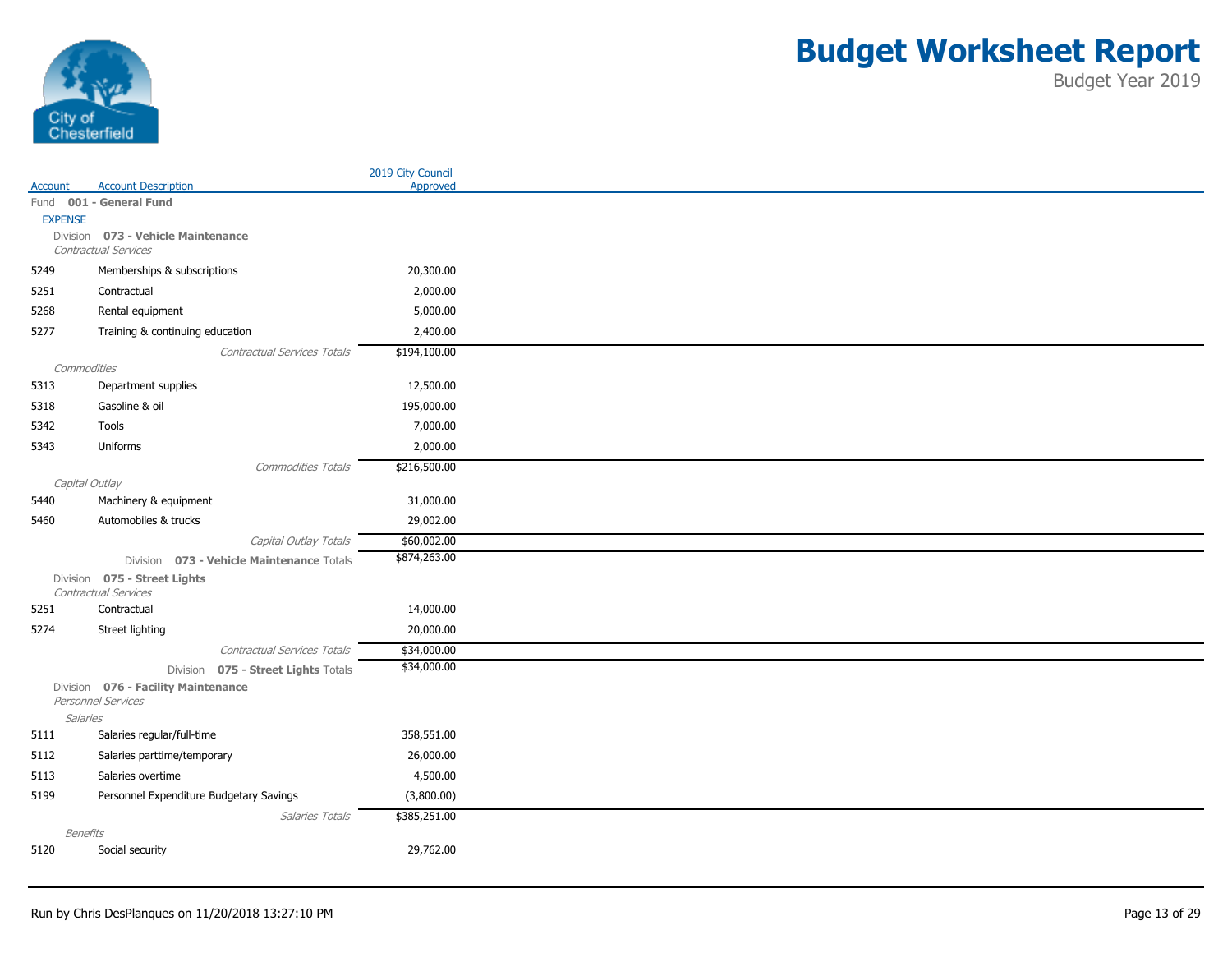

| Fund 001 - General Fund<br><b>EXPENSE</b><br>Division 076 - Facility Maintenance<br>Personnel Services<br><b>Benefits</b><br>5122<br>2,947.00<br>Workers compensation<br>5124<br>Insurance health<br>58,208.00<br>Insurance life<br>837.00<br>5125<br>5126<br>4,976.00<br>Insurance-dental<br>5127<br>Insurance disability<br>955.00<br>29,044.00<br>5130<br>Retirement program<br>\$126,729.00<br><b>Benefits Totals</b><br>Personnel Services Totals<br>\$511,980.00<br>Contractual Services<br>40,000.00<br>5246<br>Maintenance & repair-building<br>5247<br>32,000.00<br>Maintenance & repair-equipment<br>200.00<br>5249<br>Memberships & subscriptions<br>5251<br>Contractual<br>59,000.00<br>750.00<br>5268<br>Rental equipment<br>5277<br>1,000.00<br>Training & continuing education<br>Utilities-electric<br>149,000.00<br>5285<br>Utilities-gas<br>51,000.00<br>5286<br>5287<br>Utilities-water<br>24,000.00<br>7,000.00<br>5288<br>Utilities-sewer<br>\$363,950.00<br>Contractual Services Totals<br>Commodities<br>51,000.00<br>5313<br>Department supplies<br>1,000.00<br>5340<br>Salt & abrasives<br>5342<br>Tools<br>4,000.00<br>3,600.00<br>5343<br>Uniforms<br>\$59,600.00<br><b>Commodities Totals</b><br>Capital Outlay<br>5470<br>Improvements building & grounds<br>30,000.00<br>\$30,000.00<br>Capital Outlay Totals<br>\$965,530.00<br>076 - Facility Maintenance Totals<br>Division<br><b>EXPENSE TOTALS</b><br>\$19,245,157.00 |         |                            | 2019 City Council |
|----------------------------------------------------------------------------------------------------------------------------------------------------------------------------------------------------------------------------------------------------------------------------------------------------------------------------------------------------------------------------------------------------------------------------------------------------------------------------------------------------------------------------------------------------------------------------------------------------------------------------------------------------------------------------------------------------------------------------------------------------------------------------------------------------------------------------------------------------------------------------------------------------------------------------------------------------------------------------------------------------------------------------------------------------------------------------------------------------------------------------------------------------------------------------------------------------------------------------------------------------------------------------------------------------------------------------------------------------------------------------------------------------------------------------------------------------------|---------|----------------------------|-------------------|
|                                                                                                                                                                                                                                                                                                                                                                                                                                                                                                                                                                                                                                                                                                                                                                                                                                                                                                                                                                                                                                                                                                                                                                                                                                                                                                                                                                                                                                                          | Account | <b>Account Description</b> | Approved          |
|                                                                                                                                                                                                                                                                                                                                                                                                                                                                                                                                                                                                                                                                                                                                                                                                                                                                                                                                                                                                                                                                                                                                                                                                                                                                                                                                                                                                                                                          |         |                            |                   |
|                                                                                                                                                                                                                                                                                                                                                                                                                                                                                                                                                                                                                                                                                                                                                                                                                                                                                                                                                                                                                                                                                                                                                                                                                                                                                                                                                                                                                                                          |         |                            |                   |
|                                                                                                                                                                                                                                                                                                                                                                                                                                                                                                                                                                                                                                                                                                                                                                                                                                                                                                                                                                                                                                                                                                                                                                                                                                                                                                                                                                                                                                                          |         |                            |                   |
|                                                                                                                                                                                                                                                                                                                                                                                                                                                                                                                                                                                                                                                                                                                                                                                                                                                                                                                                                                                                                                                                                                                                                                                                                                                                                                                                                                                                                                                          |         |                            |                   |
|                                                                                                                                                                                                                                                                                                                                                                                                                                                                                                                                                                                                                                                                                                                                                                                                                                                                                                                                                                                                                                                                                                                                                                                                                                                                                                                                                                                                                                                          |         |                            |                   |
|                                                                                                                                                                                                                                                                                                                                                                                                                                                                                                                                                                                                                                                                                                                                                                                                                                                                                                                                                                                                                                                                                                                                                                                                                                                                                                                                                                                                                                                          |         |                            |                   |
|                                                                                                                                                                                                                                                                                                                                                                                                                                                                                                                                                                                                                                                                                                                                                                                                                                                                                                                                                                                                                                                                                                                                                                                                                                                                                                                                                                                                                                                          |         |                            |                   |
|                                                                                                                                                                                                                                                                                                                                                                                                                                                                                                                                                                                                                                                                                                                                                                                                                                                                                                                                                                                                                                                                                                                                                                                                                                                                                                                                                                                                                                                          |         |                            |                   |
|                                                                                                                                                                                                                                                                                                                                                                                                                                                                                                                                                                                                                                                                                                                                                                                                                                                                                                                                                                                                                                                                                                                                                                                                                                                                                                                                                                                                                                                          |         |                            |                   |
|                                                                                                                                                                                                                                                                                                                                                                                                                                                                                                                                                                                                                                                                                                                                                                                                                                                                                                                                                                                                                                                                                                                                                                                                                                                                                                                                                                                                                                                          |         |                            |                   |
|                                                                                                                                                                                                                                                                                                                                                                                                                                                                                                                                                                                                                                                                                                                                                                                                                                                                                                                                                                                                                                                                                                                                                                                                                                                                                                                                                                                                                                                          |         |                            |                   |
|                                                                                                                                                                                                                                                                                                                                                                                                                                                                                                                                                                                                                                                                                                                                                                                                                                                                                                                                                                                                                                                                                                                                                                                                                                                                                                                                                                                                                                                          |         |                            |                   |
|                                                                                                                                                                                                                                                                                                                                                                                                                                                                                                                                                                                                                                                                                                                                                                                                                                                                                                                                                                                                                                                                                                                                                                                                                                                                                                                                                                                                                                                          |         |                            |                   |
|                                                                                                                                                                                                                                                                                                                                                                                                                                                                                                                                                                                                                                                                                                                                                                                                                                                                                                                                                                                                                                                                                                                                                                                                                                                                                                                                                                                                                                                          |         |                            |                   |
|                                                                                                                                                                                                                                                                                                                                                                                                                                                                                                                                                                                                                                                                                                                                                                                                                                                                                                                                                                                                                                                                                                                                                                                                                                                                                                                                                                                                                                                          |         |                            |                   |
|                                                                                                                                                                                                                                                                                                                                                                                                                                                                                                                                                                                                                                                                                                                                                                                                                                                                                                                                                                                                                                                                                                                                                                                                                                                                                                                                                                                                                                                          |         |                            |                   |
|                                                                                                                                                                                                                                                                                                                                                                                                                                                                                                                                                                                                                                                                                                                                                                                                                                                                                                                                                                                                                                                                                                                                                                                                                                                                                                                                                                                                                                                          |         |                            |                   |
|                                                                                                                                                                                                                                                                                                                                                                                                                                                                                                                                                                                                                                                                                                                                                                                                                                                                                                                                                                                                                                                                                                                                                                                                                                                                                                                                                                                                                                                          |         |                            |                   |
|                                                                                                                                                                                                                                                                                                                                                                                                                                                                                                                                                                                                                                                                                                                                                                                                                                                                                                                                                                                                                                                                                                                                                                                                                                                                                                                                                                                                                                                          |         |                            |                   |
|                                                                                                                                                                                                                                                                                                                                                                                                                                                                                                                                                                                                                                                                                                                                                                                                                                                                                                                                                                                                                                                                                                                                                                                                                                                                                                                                                                                                                                                          |         |                            |                   |
|                                                                                                                                                                                                                                                                                                                                                                                                                                                                                                                                                                                                                                                                                                                                                                                                                                                                                                                                                                                                                                                                                                                                                                                                                                                                                                                                                                                                                                                          |         |                            |                   |
|                                                                                                                                                                                                                                                                                                                                                                                                                                                                                                                                                                                                                                                                                                                                                                                                                                                                                                                                                                                                                                                                                                                                                                                                                                                                                                                                                                                                                                                          |         |                            |                   |
|                                                                                                                                                                                                                                                                                                                                                                                                                                                                                                                                                                                                                                                                                                                                                                                                                                                                                                                                                                                                                                                                                                                                                                                                                                                                                                                                                                                                                                                          |         |                            |                   |
|                                                                                                                                                                                                                                                                                                                                                                                                                                                                                                                                                                                                                                                                                                                                                                                                                                                                                                                                                                                                                                                                                                                                                                                                                                                                                                                                                                                                                                                          |         |                            |                   |
|                                                                                                                                                                                                                                                                                                                                                                                                                                                                                                                                                                                                                                                                                                                                                                                                                                                                                                                                                                                                                                                                                                                                                                                                                                                                                                                                                                                                                                                          |         |                            |                   |
|                                                                                                                                                                                                                                                                                                                                                                                                                                                                                                                                                                                                                                                                                                                                                                                                                                                                                                                                                                                                                                                                                                                                                                                                                                                                                                                                                                                                                                                          |         |                            |                   |
|                                                                                                                                                                                                                                                                                                                                                                                                                                                                                                                                                                                                                                                                                                                                                                                                                                                                                                                                                                                                                                                                                                                                                                                                                                                                                                                                                                                                                                                          |         |                            |                   |
|                                                                                                                                                                                                                                                                                                                                                                                                                                                                                                                                                                                                                                                                                                                                                                                                                                                                                                                                                                                                                                                                                                                                                                                                                                                                                                                                                                                                                                                          |         |                            |                   |
|                                                                                                                                                                                                                                                                                                                                                                                                                                                                                                                                                                                                                                                                                                                                                                                                                                                                                                                                                                                                                                                                                                                                                                                                                                                                                                                                                                                                                                                          |         |                            |                   |
|                                                                                                                                                                                                                                                                                                                                                                                                                                                                                                                                                                                                                                                                                                                                                                                                                                                                                                                                                                                                                                                                                                                                                                                                                                                                                                                                                                                                                                                          |         |                            |                   |
|                                                                                                                                                                                                                                                                                                                                                                                                                                                                                                                                                                                                                                                                                                                                                                                                                                                                                                                                                                                                                                                                                                                                                                                                                                                                                                                                                                                                                                                          |         |                            |                   |
|                                                                                                                                                                                                                                                                                                                                                                                                                                                                                                                                                                                                                                                                                                                                                                                                                                                                                                                                                                                                                                                                                                                                                                                                                                                                                                                                                                                                                                                          |         |                            |                   |
|                                                                                                                                                                                                                                                                                                                                                                                                                                                                                                                                                                                                                                                                                                                                                                                                                                                                                                                                                                                                                                                                                                                                                                                                                                                                                                                                                                                                                                                          |         |                            |                   |
|                                                                                                                                                                                                                                                                                                                                                                                                                                                                                                                                                                                                                                                                                                                                                                                                                                                                                                                                                                                                                                                                                                                                                                                                                                                                                                                                                                                                                                                          |         |                            |                   |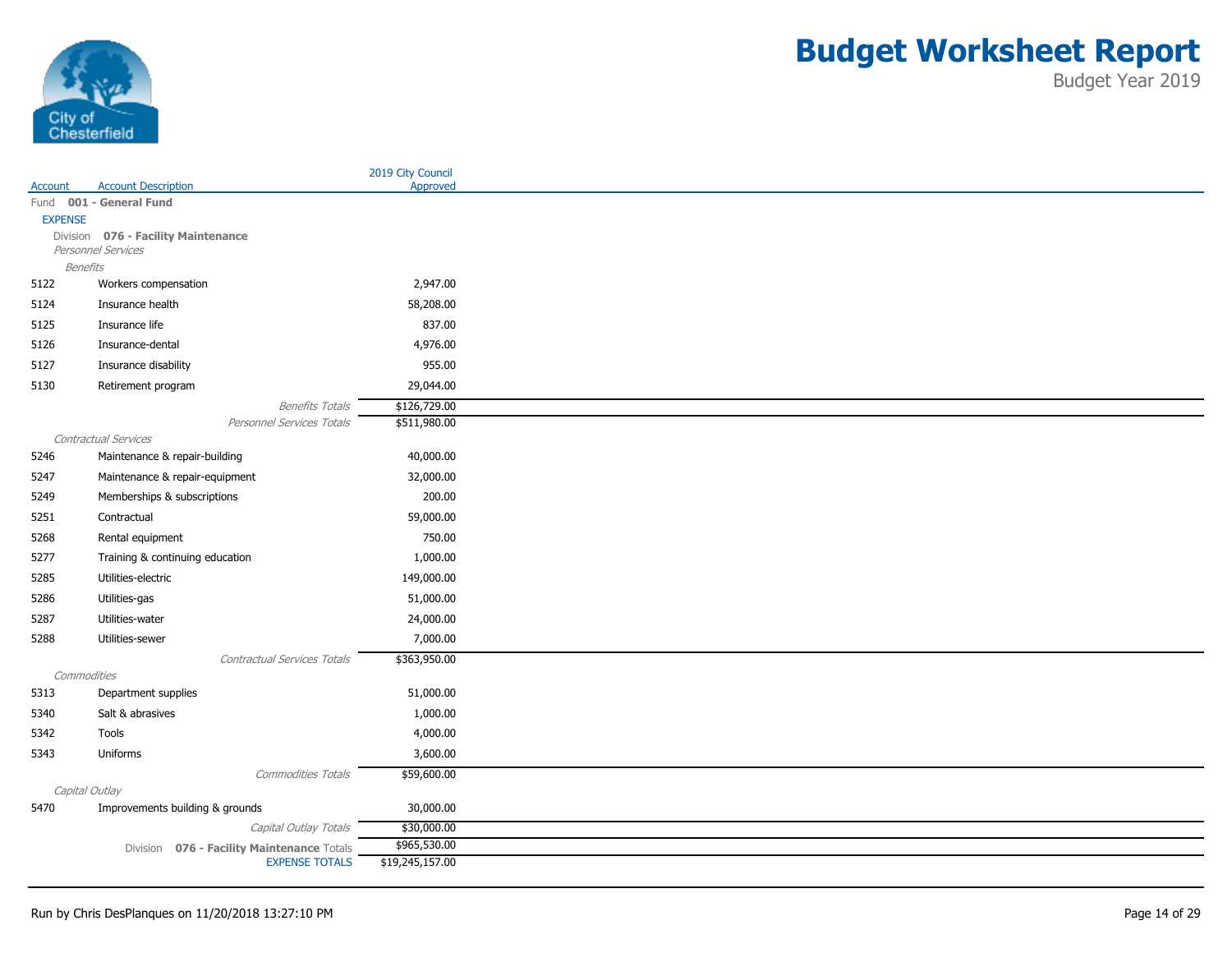

|                |                                                                   | 2019 City Council |
|----------------|-------------------------------------------------------------------|-------------------|
| Account        | <b>Account Description</b>                                        | Approved          |
|                | Fund 001 - General Fund Totals                                    |                   |
|                | <b>REVENUE TOTALS</b>                                             | \$20,475,966.00   |
|                | <b>EXPENSE TOTALS</b>                                             | \$19,245,157.00   |
|                | Fund 001 - General Fund Totals                                    | \$1,230,809.00    |
|                | Fund 110 - Sewer lateral fund                                     |                   |
| <b>REVENUE</b> |                                                                   |                   |
|                | Division 000 - Non departmental                                   |                   |
|                | Charges for Services                                              |                   |
| 4660           | Sewer lateral fees revenue                                        | 460,000.00        |
|                | Charges for Services Totals                                       | \$460,000.00      |
|                | Division 000 - Non departmental Totals                            | \$460,000.00      |
|                | <b>REVENUE TOTALS</b>                                             | \$460,000.00      |
| <b>EXPENSE</b> |                                                                   |                   |
|                | Division 072 - Street Maintenance<br>Contractual Services         |                   |
| 5245           | Maint. repair sewer lateral                                       | 460,000.00        |
|                | Contractual Services Totals                                       | \$460,000.00      |
|                |                                                                   | \$460,000.00      |
|                | Division 072 - Street Maintenance Totals<br><b>EXPENSE TOTALS</b> | \$460,000.00      |
|                |                                                                   |                   |
|                | Fund 110 - Sewer lateral fund Totals                              |                   |
|                | <b>REVENUE TOTALS</b>                                             | \$460,000.00      |
|                | <b>EXPENSE TOTALS</b>                                             | \$460,000.00      |
|                | Fund 110 - Sewer lateral fund Totals                              | \$0.00            |
|                | Fund 111 - Chesterfield Valley TIF Fund                           |                   |
| <b>EXPENSE</b> |                                                                   |                   |
|                | Division 072 - Street Maintenance                                 |                   |
|                | Contractual Services                                              |                   |
| 5261           | Professional services                                             | 351,383.00        |
|                | Contractual Services Totals                                       | \$351,383.00      |
|                | Division 072 - Street Maintenance Totals                          | \$351,383.00      |
|                | <b>EXPENSE TOTALS</b>                                             | \$351,383.00      |
|                | Fund 111 - Chesterfield Valley TIF Fund Totals                    |                   |
|                | <b>EXPENSE TOTALS</b>                                             | \$351,383.00      |
|                |                                                                   |                   |
|                | Fund 111 - Chesterfield Valley TIF Fund Totals                    | (\$351,383.00)    |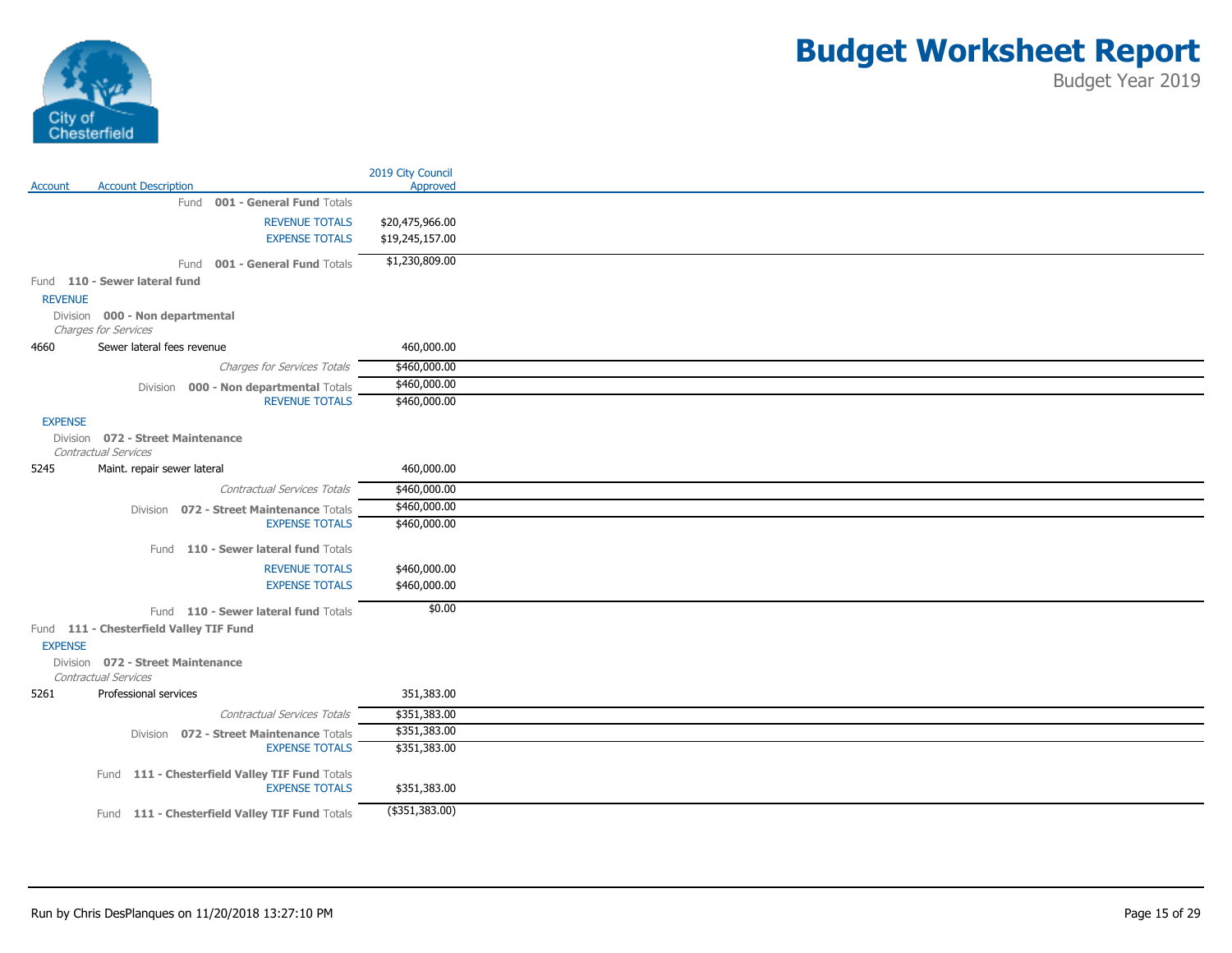

|                |                                          |                              | 2019 City Council |
|----------------|------------------------------------------|------------------------------|-------------------|
| Account        | <b>Account Description</b>               |                              | Approved          |
|                | Fund 114 - Police forfeiture fund        |                              |                   |
| <b>EXPENSE</b> | Division 041 - Police                    |                              |                   |
| Commodities    |                                          |                              |                   |
| 5322           | DOJ Fort Expense                         |                              | 80,000.00         |
| 5323           | Treasury Forf Expense                    |                              | 26,288.00         |
|                |                                          | Commodities Totals           | \$106,288.00      |
|                |                                          | Division 041 - Police Totals | \$106,288.00      |
|                |                                          | <b>EXPENSE TOTALS</b>        | \$106,288.00      |
|                | Fund 114 - Police forfeiture fund Totals |                              |                   |
|                |                                          | <b>EXPENSE TOTALS</b>        | \$106,288.00      |
|                | Fund 114 - Police forfeiture fund Totals |                              | (\$106, 288.00)   |
|                | Fund 119 - Parks sales tax               |                              |                   |
| <b>REVENUE</b> |                                          |                              |                   |
|                | Division 000 - Non departmental          |                              |                   |
|                | Municipal Taxes                          |                              |                   |
| 4200           | Sales tax                                |                              | 7,027,193.00      |
|                |                                          | Municipal Taxes Totals       | \$7,027,193.00    |
|                | Charges for Services                     |                              |                   |
| 4610           | Parks charges & fees                     |                              | 156,980.00        |
| 4612           | Dog tags                                 |                              | 16,000.00         |
| 4620           | General rev concession-cvac              |                              | 660,000.00        |
| 4621           | Soda exclusivity-cvac                    |                              | 17,500.00         |
| 4622           | Soda rebates-cvac                        |                              | 9,000.00          |
| 4630           | General rev-concession cp                |                              | 53,931.00         |
| 4631           | Soda exclus-concession cp                |                              | 2,500.00          |
| 4635           | Gen Revenue - concession - amph          |                              | 110,000.00        |
| 4640           | Pool revenue                             |                              | 223,800.00        |
| 4641           | Pool program                             |                              | 25,000.00         |
| 4650           | Parks contributions                      |                              | 35,000.00         |
| 4680           | Field rentals                            |                              | 470,000.00        |
| 4685           | Amphitheater Rental                      |                              | 178,300.00        |
| 4690           | Miscellaneous Arts Revenue               |                              | 5,000.00          |
|                |                                          |                              | \$1,963,011.00    |
| Miscellaneous  |                                          | Charges for Services Totals  |                   |
| 4918           | Environmental Revenue                    |                              | 1,451.00          |
|                |                                          |                              |                   |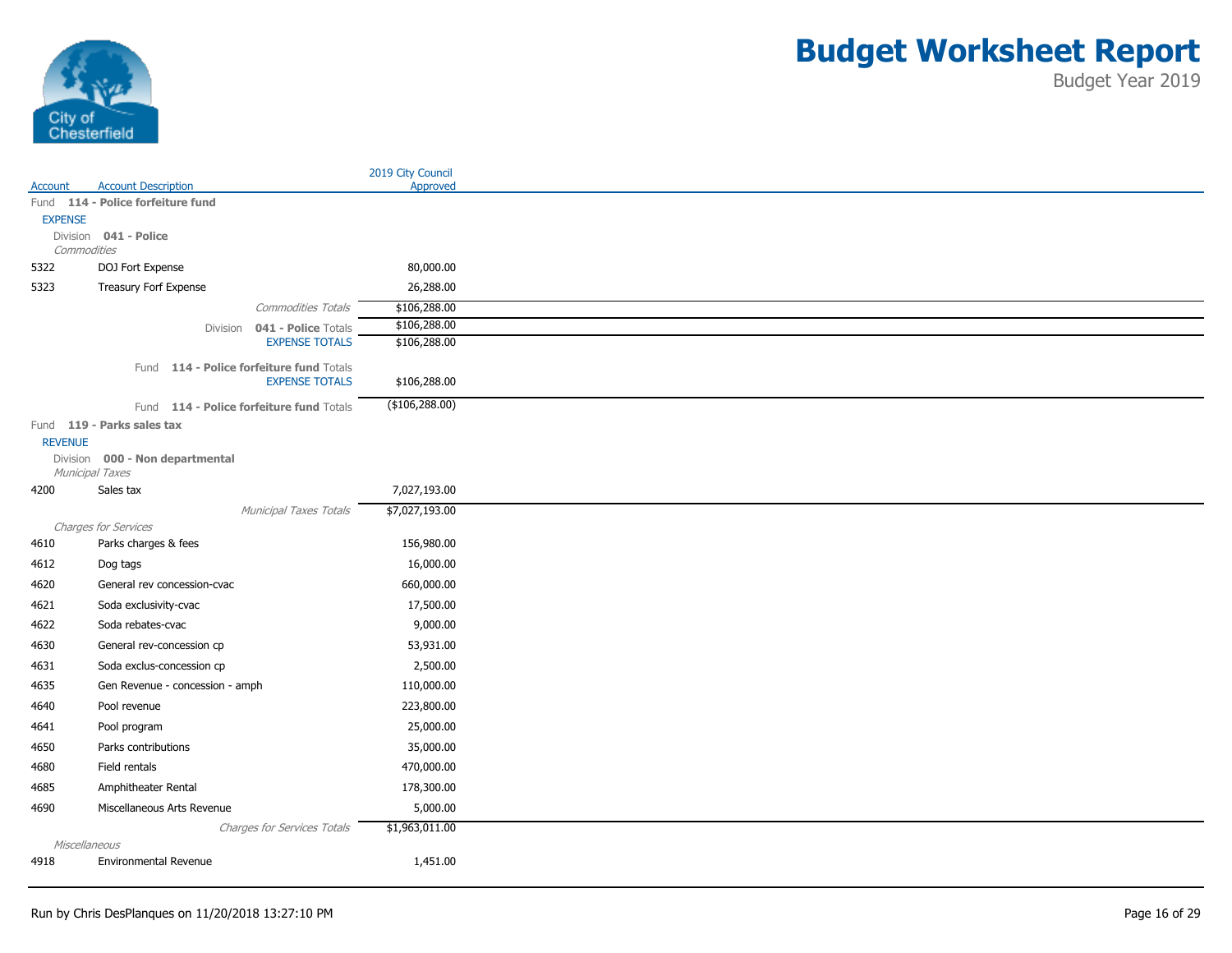

|                |                                         |                           | 2019 City Council |
|----------------|-----------------------------------------|---------------------------|-------------------|
| Account        | <b>Account Description</b>              |                           | Approved          |
|                | Fund 119 - Parks sales tax              |                           |                   |
| <b>REVENUE</b> |                                         |                           |                   |
| Miscellaneous  | Division 000 - Non departmental         |                           |                   |
| 4990           | Operating transfers in                  |                           | 10,000.00         |
|                |                                         | Miscellaneous Totals      | \$11,451.00       |
|                | Division 000 - Non departmental Totals  |                           | \$9,001,655.00    |
|                |                                         | <b>REVENUE TOTALS</b>     | \$9,001,655.00    |
| <b>EXPENSE</b> |                                         |                           |                   |
|                | Division 084 - Parks and Recreation     |                           |                   |
|                | Personnel Services                      |                           |                   |
| Salaries       |                                         |                           |                   |
| 5111           | Salaries regular/full-time              |                           | 1,838,642.00      |
| 5112           | Salaries parttime/temporary             |                           | 185,170.00        |
| 5113           | Salaries overtime                       |                           | 35,000.00         |
| 5199           | Personnel Expenditure Budgetary Savings |                           | (10, 354.00)      |
|                |                                         | Salaries Totals           | \$2,048,458.00    |
| Benefits       |                                         |                           |                   |
| 5120           | Social security                         |                           | 157,499.00        |
| 5122           | Workers compensation                    |                           | 68,449.00         |
| 5124           | Insurance health                        |                           | 294,622.00        |
| 5125           | Insurance life                          |                           | 4,656.00          |
| 5126           | Insurance-dental                        |                           | 19,571.00         |
| 5127           | Insurance disability                    |                           | 5,310.00          |
| 5130           | Retirement program                      |                           | 149,109.00        |
|                |                                         | <b>Benefits Totals</b>    | \$699,216.00      |
|                |                                         | Personnel Services Totals | \$2,747,674.00    |
|                | Contractual Services                    |                           |                   |
| 5210           | Advertising                             |                           | 29,150.00         |
| 5221           | Data processing                         |                           | 5,000.00          |
| 5224           | Employee recruitment                    |                           | 3,500.00          |
| 5233           | Credit Card Fee                         |                           | 10,000.00         |
| 5246           | Maintenance & repair-building           |                           | 100,000.00        |
| 5247           | Maintenance & repair-equipment          |                           | 65,000.00         |
| 5249           | Memberships & subscriptions             |                           | 2,708.00          |
|                |                                         |                           |                   |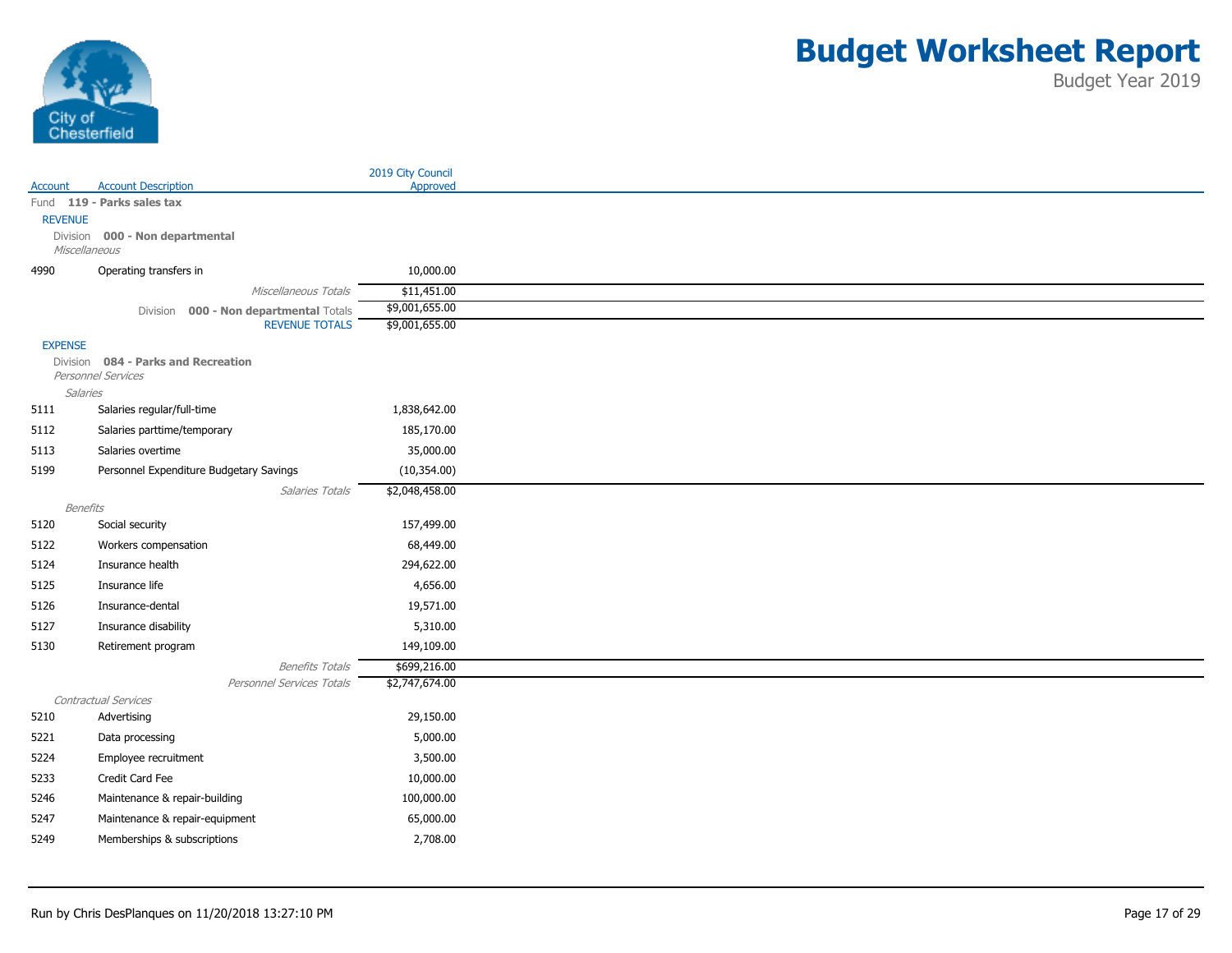

|                |                                            |                                       | 2019 City Council |
|----------------|--------------------------------------------|---------------------------------------|-------------------|
| Account        | <b>Account Description</b>                 |                                       | Approved          |
|                | Fund 119 - Parks sales tax                 |                                       |                   |
| <b>EXPENSE</b> | Division 084 - Parks and Recreation        |                                       |                   |
|                | Contractual Services                       |                                       |                   |
| 5251           | Contractual                                |                                       | 185,810.00        |
| 5260           | Printing & binding                         |                                       | 20,000.00         |
| 5261           | Professional services                      |                                       | 1,500.00          |
| 5263           | Subdivision beautification                 |                                       | 1,500.00          |
| 5268           | Rental equipment                           |                                       | 15,000.00         |
| 5271           | Licenses/permits                           |                                       | 3,000.00          |
| 5275           | Taxes                                      |                                       | 45,000.00         |
| 5276           | Telephone                                  |                                       | 4,000.00          |
| 5277           | Training & continuing education            |                                       | 14,650.00         |
| 5285           | Utilities-electric                         |                                       | 245,000.00        |
| 5286           | Utilities-gas                              |                                       | 650.00            |
| 5287           | Utilities-water                            |                                       | 130,000.00        |
| 5288           | Utilities-sewer                            |                                       | 50,000.00         |
|                |                                            | Contractual Services Totals           | \$931,468.00      |
| Commodities    |                                            |                                       |                   |
| 5313           | Department supplies                        |                                       | 422,500.00        |
| 5325           | Miscellaneous supplies                     |                                       | 189,500.00        |
| 5330           | Office supplies                            |                                       | 2,500.00          |
| 5342           | Tools                                      |                                       | 8,500.00          |
| 5343           | Uniforms                                   |                                       | 21,000.00         |
|                |                                            | <b>Commodities Totals</b>             | \$644,000.00      |
| Capital Outlay |                                            |                                       |                   |
| 5440           | Machinery & equipment                      |                                       | 78,000.00         |
| 5460           | Automobiles & trucks                       |                                       | 57,500.00         |
| 5470           | Improvements building & grounds            |                                       | 25,000.00         |
|                |                                            | Capital Outlay Totals                 | \$160,500.00      |
|                | Other finance use and source               |                                       |                   |
|                | <b>Operating Transfers Out</b>             |                                       |                   |
| 5990           | Operating transfers out                    |                                       | 3,009,914.00      |
|                |                                            | <b>Operating Transfers Out Totals</b> | \$3,009,914.00    |
|                |                                            | Other finance use and source Totals   | \$3,009,914.00    |
|                | Division 084 - Parks and Recreation Totals |                                       | \$7,493,556.00    |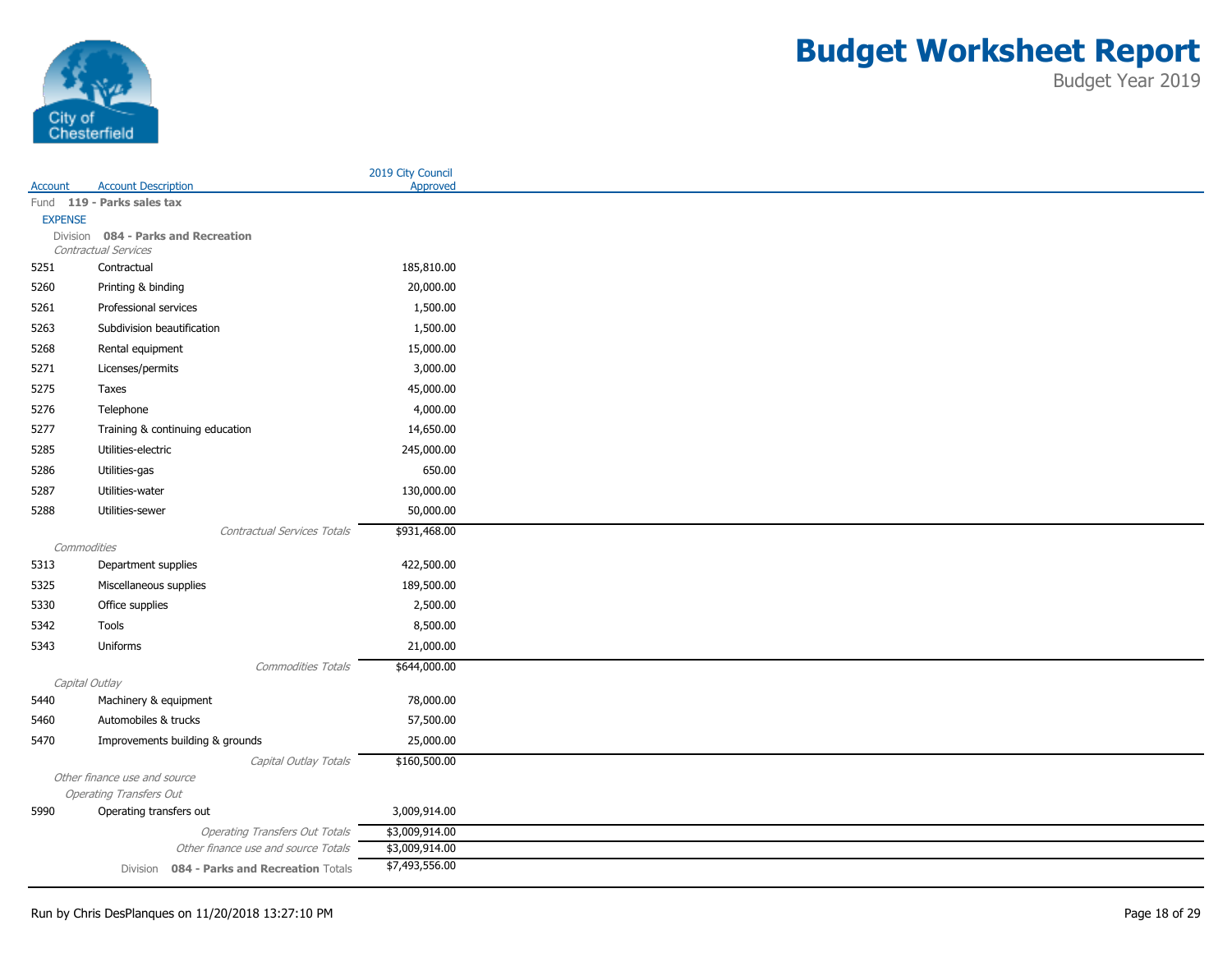

|                         |                                              | 2019 City Council |
|-------------------------|----------------------------------------------|-------------------|
| Account                 | <b>Account Description</b>                   | Approved          |
|                         | Fund 119 - Parks sales tax                   |                   |
| <b>EXPENSE</b>          | Division 085 - Arts and Entertainment        |                   |
|                         | Personnel Services                           |                   |
| <b>Salaries</b>         |                                              |                   |
| 5111                    | Salaries regular/full-time                   | 122,737.00        |
| 5112                    | Salaries parttime/temporary                  | 10,600.00         |
|                         | Salaries Totals                              | \$133,337.00      |
|                         | Benefits                                     |                   |
| 5120                    | Social security                              | 9,390.00          |
| 5124                    | Insurance health                             | 14,552.00         |
| 5125                    | Insurance life                               | 276.00            |
| 5126                    | Insurance-dental                             | 1,244.00          |
| 5127                    | Insurance disability                         | 315.00            |
| 5130                    | Retirement program                           | 9,940.00          |
|                         | <b>Benefits Totals</b>                       | \$35,717.00       |
|                         | Personnel Services Totals                    | \$169,054.00      |
|                         | Contractual Services                         |                   |
| 5210                    | Advertising                                  | 12,000.00         |
| 5233                    | Credit Card Fee                              | 3,500.00          |
| 5247                    | Maintenance & repair-equipment               | 2,500.00          |
| 5251                    | Contractual                                  | 36,000.00         |
| 5271                    | Licenses/permits                             | 875.00            |
|                         | Contractual Services Totals                  | \$54,875.00       |
|                         | Commodities                                  |                   |
| 5313                    | Department supplies                          | 205,001.00        |
| 5343                    | Uniforms                                     | 500.00            |
|                         | Commodities Totals                           | \$205,501.00      |
|                         | Capital Outlay                               |                   |
| 5440                    | Machinery & equipment                        | 3,000.00          |
|                         | Capital Outlay Totals                        | \$3,000.00        |
|                         | Division 085 - Arts and Entertainment Totals | \$432,430.00      |
|                         | Division 086 - Pool                          |                   |
|                         | Personnel Services                           |                   |
| <b>Salaries</b><br>5111 | Salaries regular/full-time                   | 49,688.00         |
|                         |                                              |                   |
| 5112                    | Salaries parttime/temporary                  | 135,739.00        |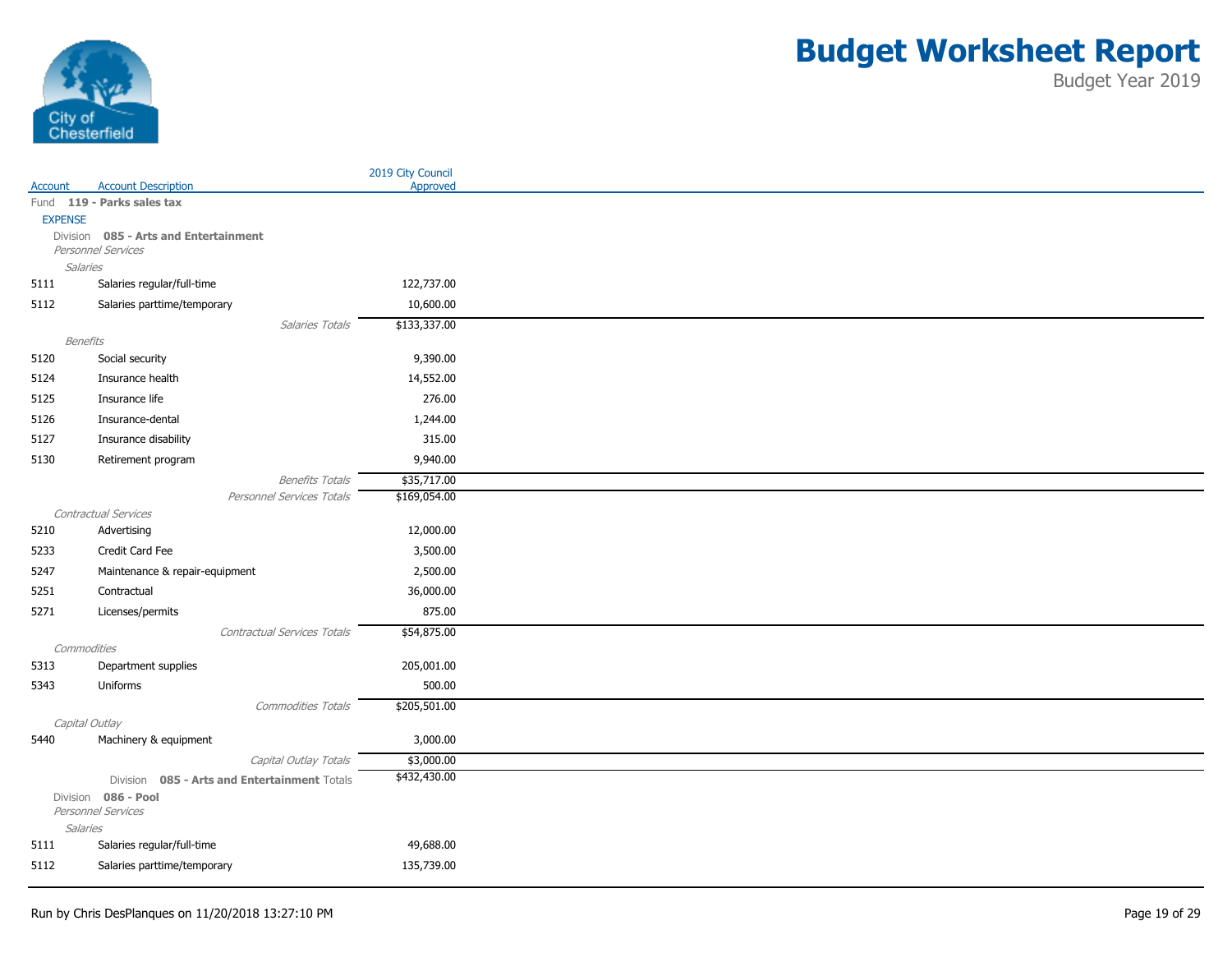

|                 |                                                     | 2019 City Council           |
|-----------------|-----------------------------------------------------|-----------------------------|
| Account         | <b>Account Description</b>                          | Approved                    |
|                 | Fund 119 - Parks sales tax                          |                             |
| <b>EXPENSE</b>  | Division 086 - Pool                                 |                             |
|                 | Personnel Services                                  |                             |
| <b>Salaries</b> |                                                     |                             |
|                 | Salaries Totals                                     | \$185,427.00                |
| Benefits        |                                                     |                             |
| 5120            | Social security                                     | 14,185.00                   |
| 5122            | Workers compensation                                | 3,805.00                    |
| 5124            | Insurance health                                    | 4,200.00                    |
| 5125            | Insurance life                                      | 113.00                      |
| 5126            | Insurance-dental                                    | 503.00                      |
| 5130            |                                                     | 3,975.00                    |
|                 | Retirement program                                  |                             |
|                 | <b>Benefits Totals</b><br>Personnel Services Totals | \$26,781.00<br>\$212,208.00 |
|                 | Contractual Services                                |                             |
| 5268            | Rental equipment                                    | 500.00                      |
| 5277            | Training & continuing education                     | 9,800.00                    |
|                 | Contractual Services Totals                         | \$10,300.00                 |
| Commodities     |                                                     |                             |
| 5313            | Department supplies                                 | 28,350.00                   |
| 5343            | Uniforms                                            | 4,800.00                    |
|                 | Commodities Totals                                  | \$33,150.00                 |
|                 | Division 086 - Pool Totals                          | \$255,658.00                |
|                 | Division 087 - CVAC Concession                      |                             |
|                 | Personnel Services                                  |                             |
| <b>Salaries</b> |                                                     |                             |
| 5111            | Salaries regular/full-time                          | 133,716.00                  |
| 5112            | Salaries parttime/temporary                         | 129,180.00                  |
| 5113            | Salaries overtime                                   | 1,500.00                    |
| 5199            | Personnel Expenditure Budgetary Savings             | (4,230.00)                  |
|                 | Salaries Totals                                     | \$260,166.00                |
| Benefits        |                                                     |                             |
| 5120            | Social security                                     | 20,226.00                   |
| 5122            | Workers compensation                                | 10,338.00                   |
| 5124            | Insurance health                                    | 8,611.00                    |
|                 |                                                     |                             |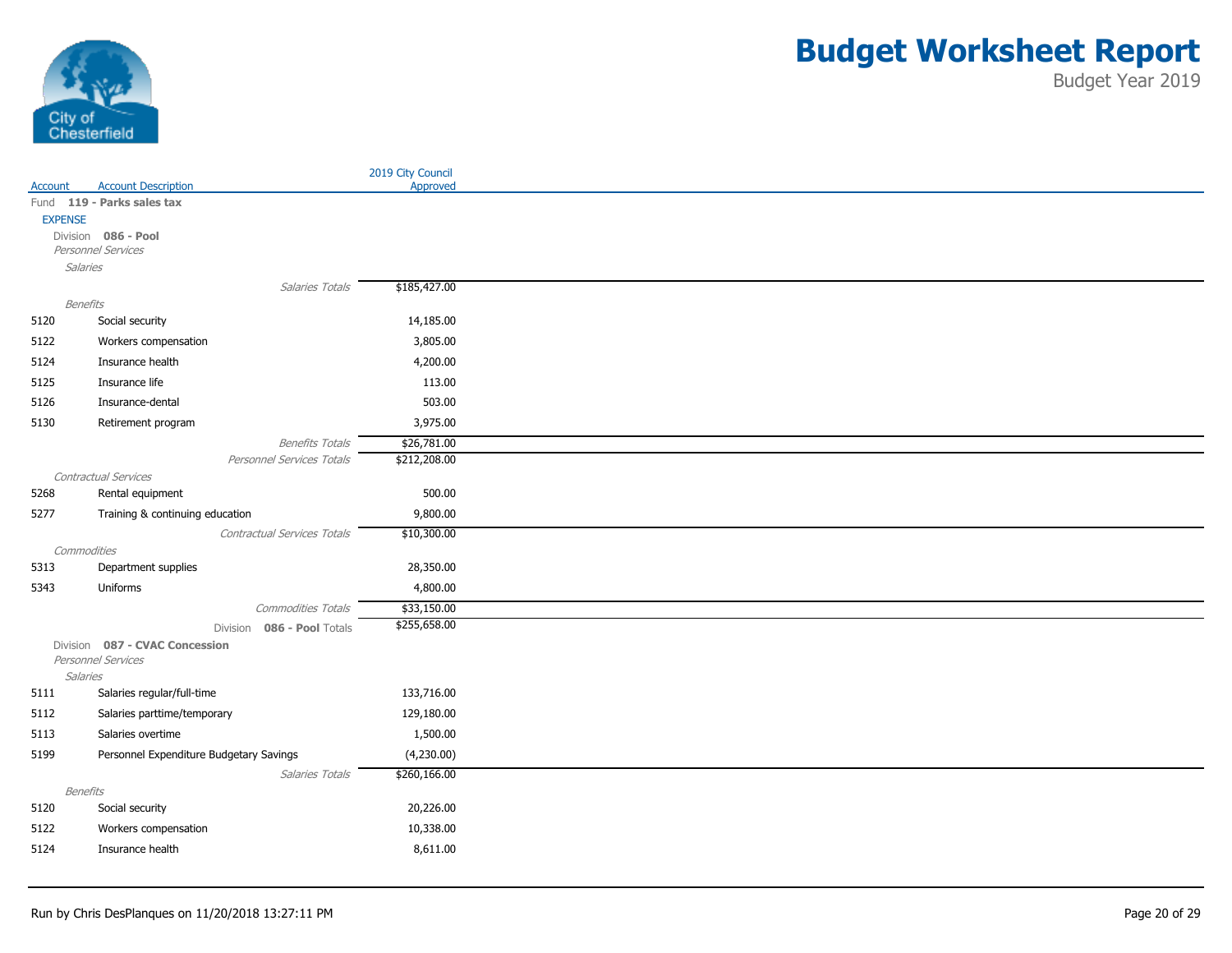

|                 |                                                      | 2019 City Council         |
|-----------------|------------------------------------------------------|---------------------------|
| Account         | <b>Account Description</b>                           | Approved                  |
|                 | Fund 119 - Parks sales tax                           |                           |
| <b>EXPENSE</b>  |                                                      |                           |
|                 | Division 087 - CVAC Concession<br>Personnel Services |                           |
| <b>Benefits</b> |                                                      |                           |
| 5125            | Insurance life                                       | 301.00                    |
| 5126            | Insurance-dental                                     | 707.00                    |
| 5127            | Insurance disability                                 | 343.00                    |
| 5130            | Retirement program                                   | 10,829.00                 |
|                 | <b>Benefits Totals</b>                               | \$51,355.00               |
|                 | Personnel Services Totals                            | \$311,521.00              |
|                 | Contractual Services                                 |                           |
| 5233            | Credit Card Fee                                      | 10,000.00                 |
| 5247            | Maintenance & repair-equipment                       | 12,500.00                 |
| 5251            | Contractual                                          | 7,500.00                  |
| 5261            | Professional services                                | 1,000.00                  |
| 5271            | Licenses/permits                                     | 3,300.00                  |
|                 | Contractual Services Totals                          | \$34,300.00               |
| Commodities     |                                                      |                           |
| 5313            | Department supplies                                  | 304,700.00                |
| 5343            | Uniforms                                             | 1,500.00                  |
|                 | Commodities Totals                                   | \$306,200.00              |
|                 | Division 087 - CVAC Concession Totals                | \$652,021.00              |
|                 | Division 088 - Central Park - Concession             |                           |
|                 | Personnel Services                                   |                           |
| <b>Salaries</b> |                                                      |                           |
| 5112            | Salaries parttime/temporary                          | 21,000.00                 |
|                 | Salaries Totals                                      | \$21,000.00               |
| <b>Benefits</b> |                                                      |                           |
| 5120            | Social security                                      | 1,790.00                  |
|                 | <b>Benefits Totals</b><br>Personnel Services Totals  | \$1,790.00<br>\$22,790.00 |
|                 | Contractual Services                                 |                           |
| 5247            | Maintenance & repair-equipment                       | 1,500.00                  |
| 5251            | Contractual                                          | 2,000.00                  |
| 5271            | Licenses/permits                                     | 200.00                    |
|                 | Contractual Services Totals                          | \$3,700.00                |
|                 |                                                      |                           |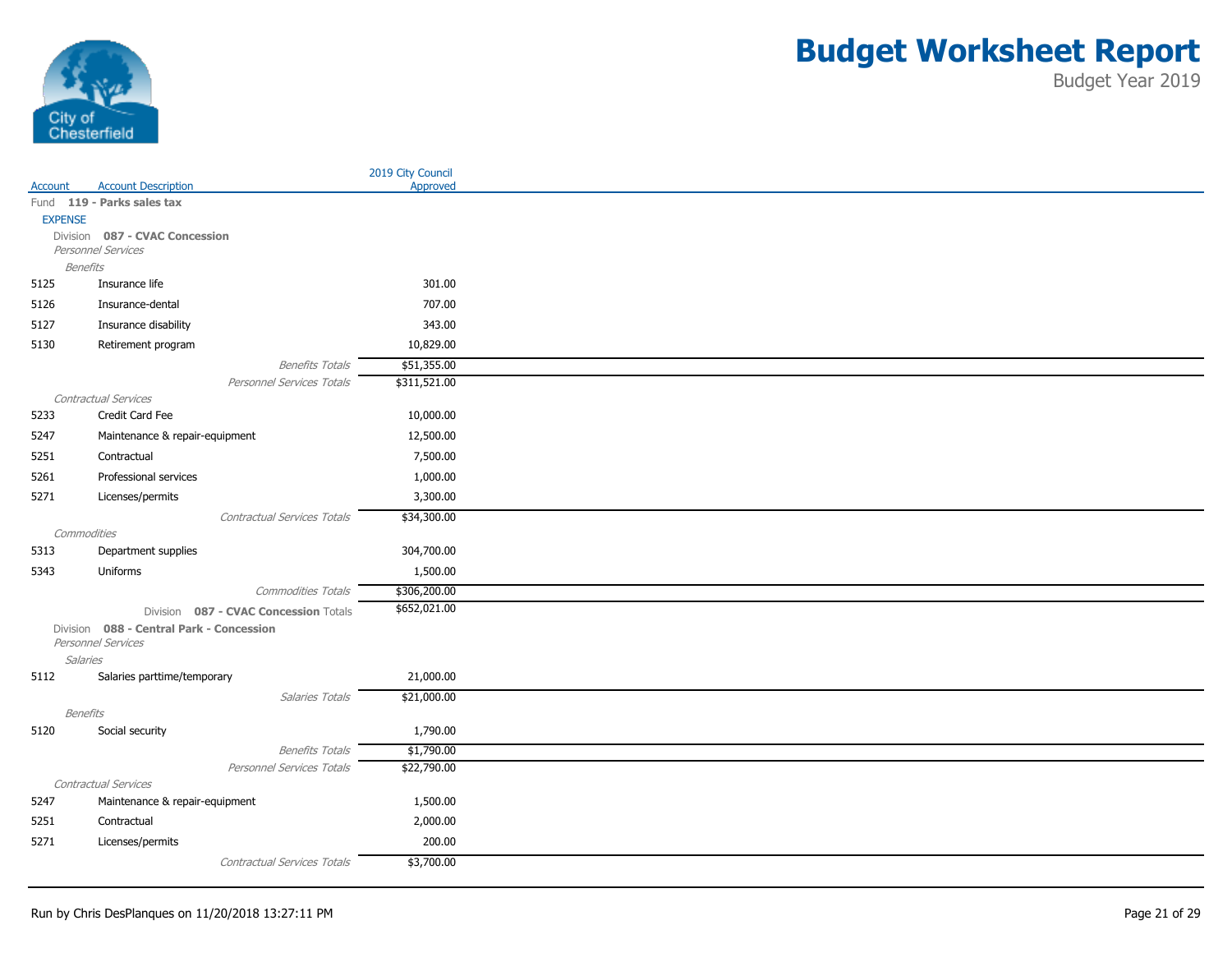

|                 |                                                                 | 2019 City Council                |
|-----------------|-----------------------------------------------------------------|----------------------------------|
| Account         | <b>Account Description</b>                                      | Approved                         |
| <b>EXPENSE</b>  | Fund 119 - Parks sales tax                                      |                                  |
|                 | Division 088 - Central Park - Concession                        |                                  |
| Commodities     |                                                                 |                                  |
| 5313            | Department supplies                                             | 22,000.00                        |
|                 | <b>Commodities Totals</b>                                       | \$22,000.00                      |
|                 | Division 088 - Central Park - Concession Totals                 | \$48,490.00                      |
|                 | <b>EXPENSE TOTALS</b>                                           | \$8,882,155.00                   |
|                 | Fund 119 - Parks sales tax Totals                               |                                  |
|                 | <b>REVENUE TOTALS</b>                                           | \$9,001,655.00                   |
|                 | <b>EXPENSE TOTALS</b>                                           | \$8,882,155.00                   |
|                 | Fund 119 - Parks sales tax Totals                               | \$119,500.00                     |
|                 | Fund 120 - Capital improvement sales tax                        |                                  |
| <b>REVENUE</b>  |                                                                 |                                  |
|                 | Division 000 - Non departmental                                 |                                  |
|                 | Municipal Taxes                                                 |                                  |
| 4200            | Sales tax                                                       | 5,973,114.00                     |
|                 | Municipal Taxes Totals                                          | \$5,973,114.00                   |
|                 | Division 000 - Non departmental Totals<br><b>REVENUE TOTALS</b> | \$5,973,114.00<br>\$5,973,114.00 |
|                 |                                                                 |                                  |
| <b>EXPENSE</b>  | Division 079 - Capital Projects                                 |                                  |
|                 | Personnel Services                                              |                                  |
| Salaries        |                                                                 |                                  |
| 5111            | Salaries regular/full-time                                      | 252,775.00                       |
|                 | Salaries Totals                                                 | \$252,775.00                     |
| <b>Benefits</b> |                                                                 |                                  |
| 5120            | Social security                                                 | 19,337.00                        |
| 5122            | Workers compensation                                            | 303.00                           |
| 5124            | Insurance health                                                | 35,202.00                        |
| 5125            | Insurance life                                                  | 569.00                           |
| 5126            | Insurance-dental                                                | 2,725.00                         |
| 5127            | Insurance disability                                            | 649.00                           |
| 5130            | Retirement program                                              | 20,472.00                        |
|                 | <b>Benefits Totals</b>                                          | \$79,257.00                      |
|                 | Personnel Services Totals                                       | \$332,032.00                     |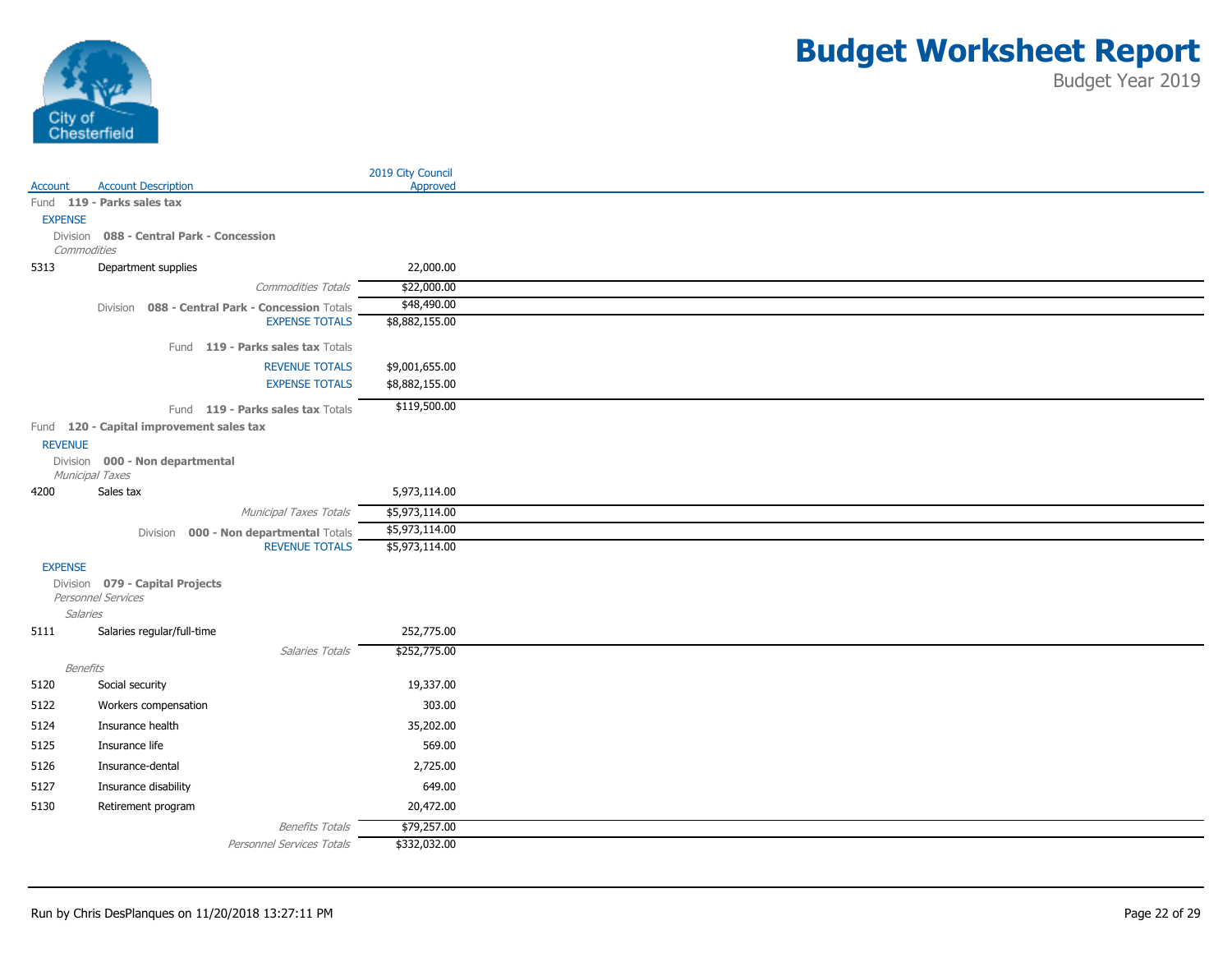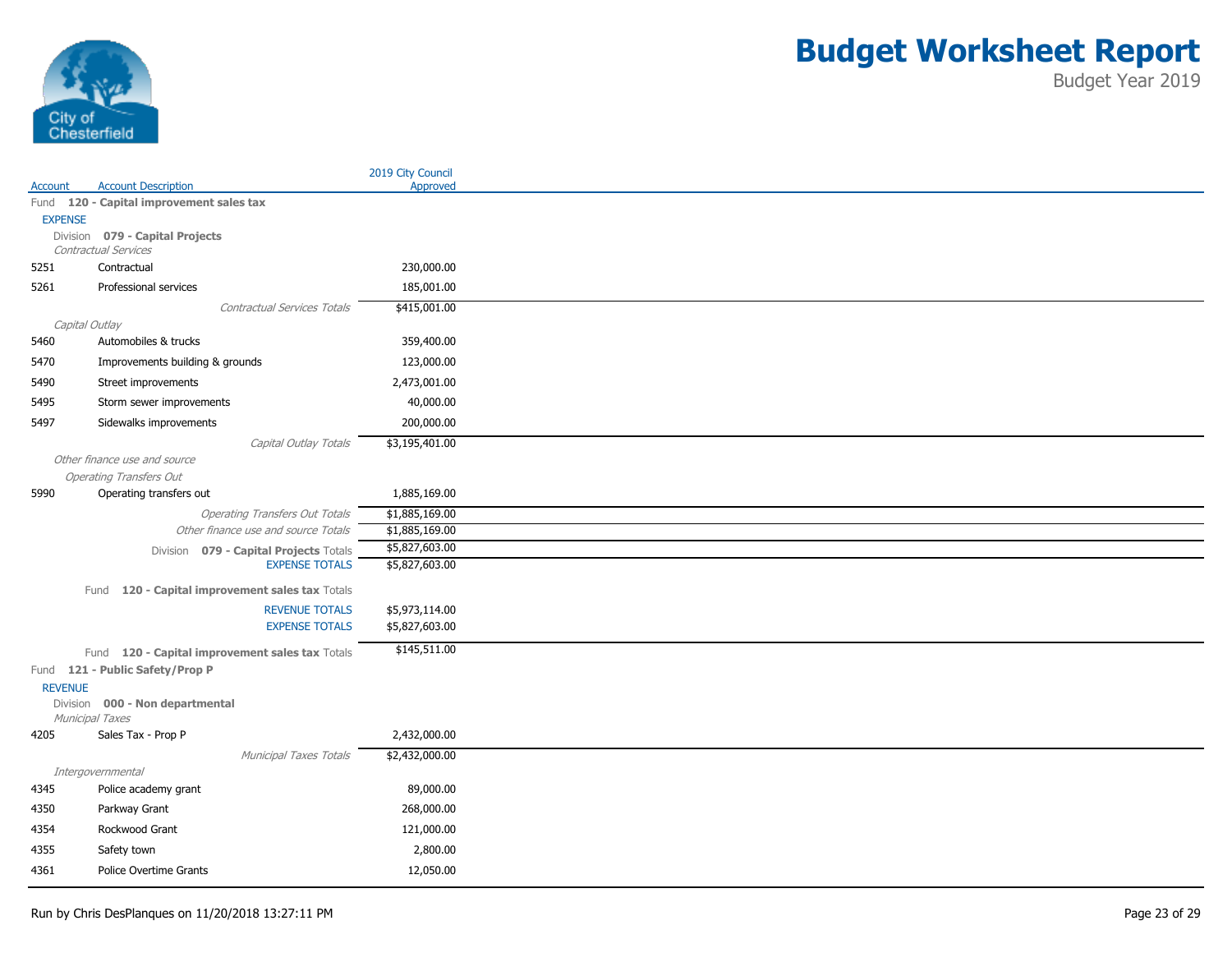

|                 |                                         | 2019 City Council |
|-----------------|-----------------------------------------|-------------------|
| Account         | <b>Account Description</b>              | Approved          |
|                 | Fund 121 - Public Safety/Prop P         |                   |
| <b>REVENUE</b>  | Division 000 - Non departmental         |                   |
|                 | Intergovernmental                       |                   |
| 4362            | FBI Overtime                            | 7,000.00          |
|                 | Intergovernmental Totals                | \$499,850.00      |
|                 | Charges for Services                    |                   |
| 4541            | Clarkson Valley Police Services         | 407,107.00        |
| 4545            | Fingerprinting                          | 350.00            |
| 4550            | False alarms                            | 23,150.00         |
|                 | Charges for Services Totals             | \$430,607.00      |
| Miscellaneous   |                                         |                   |
| 4990            | Operating transfers in                  | 7,546,351.00      |
|                 | Miscellaneous Totals                    | \$7,546,351.00    |
|                 | Division 000 - Non departmental Totals  | \$10,908,808.00   |
|                 | <b>REVENUE TOTALS</b>                   | \$10,908,808.00   |
| <b>EXPENSE</b>  | Division 041 - Police                   |                   |
|                 | Personnel Services                      |                   |
| Salaries        |                                         |                   |
| 5111            | Salaries regular/full-time              | 7,299,405.00      |
| 5113            | Salaries overtime                       | 121,267.00        |
| 5115            | Police holiday pay                      | 149,462.00        |
| 5199            | Personnel Expenditure Budgetary Savings | (70, 833.00)      |
|                 | Salaries Totals                         | \$7,499,301.00    |
| <b>Benefits</b> |                                         |                   |
| 5120            | Social security                         | 579,115.00        |
| 5122            | Workers compensation                    | 196,021.00        |
| 5124            | Insurance health                        | 784,362.00        |
| 5125            | Insurance life                          | 16,770.00         |
| 5126            | Insurance-dental                        | 55,361.00         |
| 5127            | Insurance disability                    | 18,755.00         |
| 5130            | Retirement program                      | 591,482.00        |
|                 | <b>Benefits Totals</b>                  | \$2,241,866.00    |
|                 | Personnel Services Totals               | \$9,741,167.00    |
|                 | Contractual Services                    |                   |
| 5221            | Data processing                         | 31,770.00         |
|                 |                                         |                   |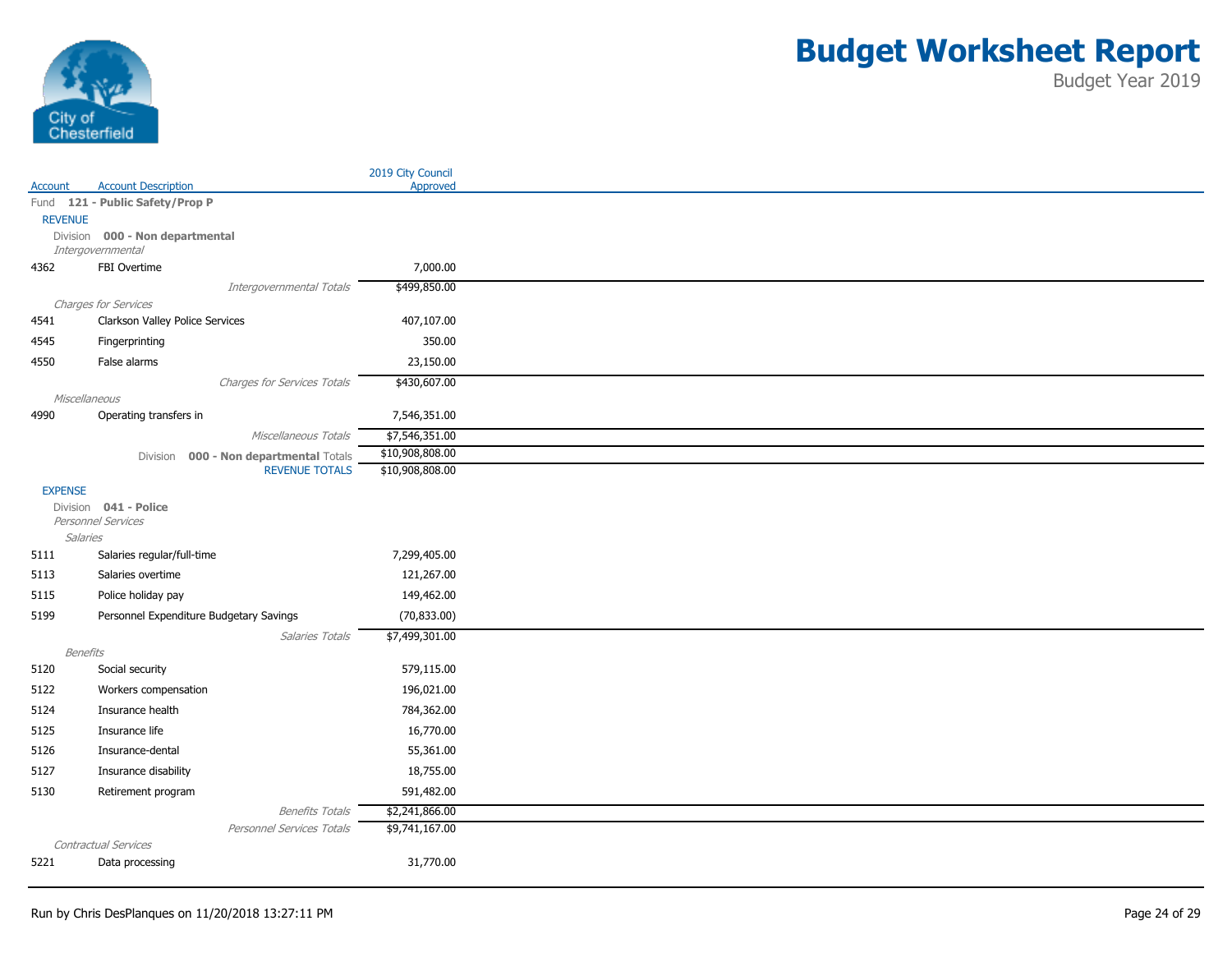

| Account        | <b>Account Description</b>                            | 2019 City Council<br>Approved |
|----------------|-------------------------------------------------------|-------------------------------|
|                | Fund 121 - Public Safety/Prop P                       |                               |
| <b>EXPENSE</b> |                                                       |                               |
|                | Division 041 - Police                                 |                               |
|                | Contractual Services                                  |                               |
| 5244           | Investigative expenses                                | 3,887.00                      |
| 5246           | Maintenance & repair-building                         | 2,000.00                      |
| 5247           | Maintenance & repair-equipment                        | 66,957.00                     |
| 5248           | Maintenance & repair vehicles                         | 500.00                        |
| 5249           | Memberships & subscriptions                           | 4,305.00                      |
| 5250           | CAPY - Chest. Alliance Prot. Yth                      | 3,000.00                      |
| 5251           | Contractual                                           | 570,800.00                    |
| 5260           | Printing & binding                                    | 3,800.00                      |
| 5261           | Professional services                                 | 12,700.00                     |
| 5268           | Rental equipment                                      | 17,520.00                     |
| 5277           | Training & continuing education                       | 49,302.00                     |
|                | <b>Contractual Services Totals</b>                    | \$766,541.00                  |
| Commodities    |                                                       |                               |
| 5312           | Crime prevention supplies                             | 10,500.00                     |
| 5313           | Department supplies                                   | 269,292.00                    |
| 5315           | Safety town supplies                                  | 9,957.00                      |
| 5321           | Investigative supplies                                | 2,450.00                      |
| 5325           | Miscellaneous supplies                                | 2,500.00                      |
| 5343           | Uniforms                                              | 69,200.00                     |
| 5350           | Computer equip under \$5,000                          | 12,000.00                     |
|                | <b>Commodities Totals</b>                             | \$375,899.00                  |
| Capital Outlay |                                                       |                               |
| 5410           | Computer equipment                                    | 12,600.00                     |
| 5440           | Machinery & equipment                                 | 12,600.00                     |
| 5460           | Automobiles & trucks                                  | $1.00\,$                      |
|                | Capital Outlay Totals                                 | \$25,201.00                   |
|                | Division 041 - Police Totals<br><b>EXPENSE TOTALS</b> | \$10,908,808.00               |
|                |                                                       | \$10,908,808.00               |
|                | Fund 121 - Public Safety/Prop P Totals                |                               |
|                | <b>REVENUE TOTALS</b>                                 | \$10,908,808.00               |
|                | <b>EXPENSE TOTALS</b>                                 | \$10,908,808.00               |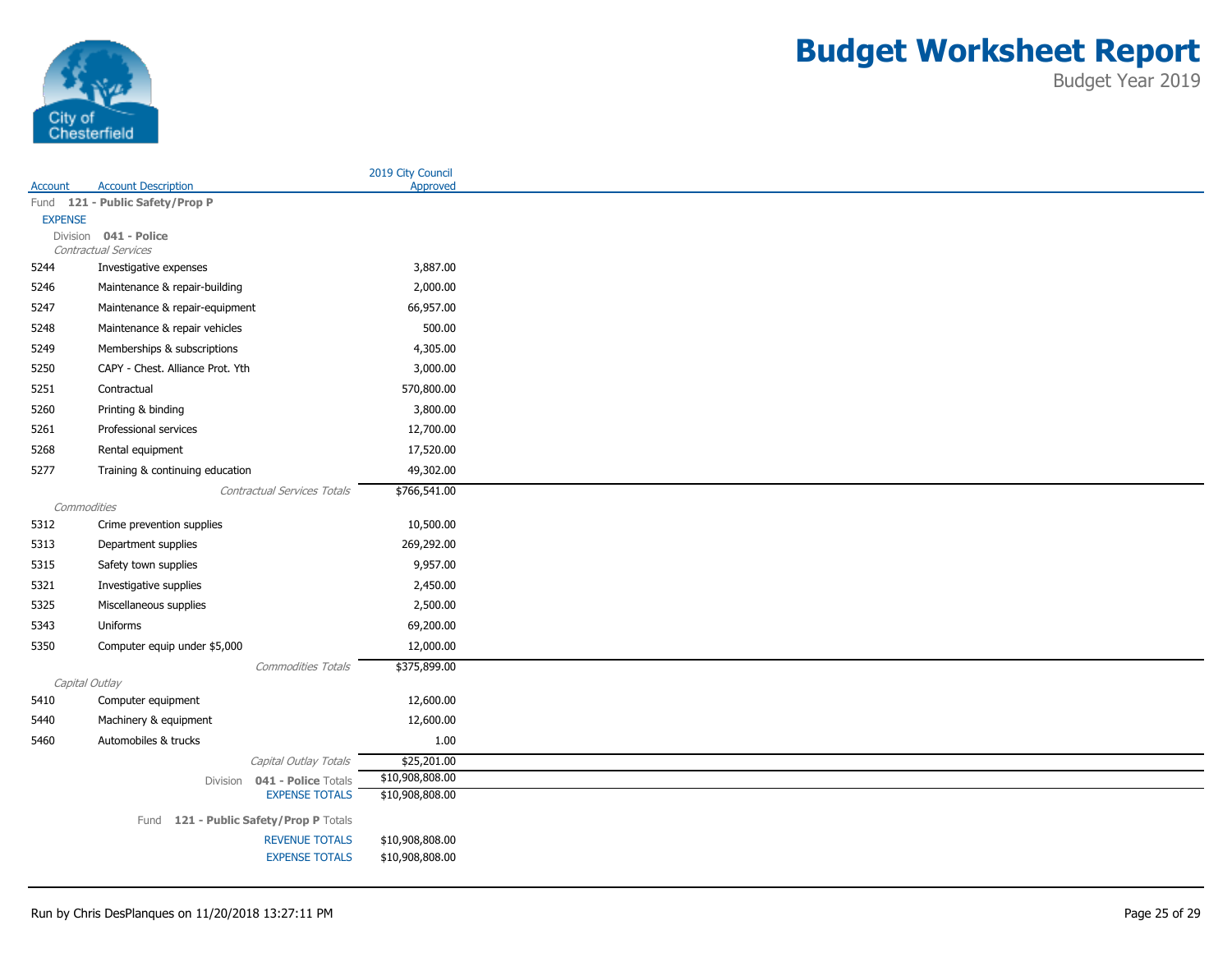

|                |                                           | 2019 City Council |
|----------------|-------------------------------------------|-------------------|
| Account        | <b>Account Description</b>                | Approved          |
|                | Fund 121 - Public Safety/Prop P Totals    | \$0.00            |
|                | Fund 400 - Debt service Parks 1998        |                   |
| <b>REVENUE</b> |                                           |                   |
|                | Division 000 - Non departmental           |                   |
|                | Municipal Taxes                           |                   |
| 4051           | Property taxes - debt service             | 500.00            |
|                | Municipal Taxes Totals                    | \$500.00          |
|                | Division 000 - Non departmental Totals    | \$500.00          |
|                | <b>REVENUE TOTALS</b>                     | \$500.00          |
|                | Fund 400 - Debt service Parks 1998 Totals |                   |
|                | <b>REVENUE TOTALS</b>                     | \$500.00          |
|                |                                           |                   |
|                | Fund 400 - Debt service Parks 1998 Totals | \$500.00          |
|                | Fund 405 - Debt service R&S I             |                   |
| <b>REVENUE</b> |                                           |                   |
|                | Division 000 - Non departmental           |                   |
| Miscellaneous  |                                           |                   |
| 4990           | Operating transfers in                    | 1,885,169.00      |
|                | Miscellaneous Totals                      | \$1,885,169.00    |
|                | Division 000 - Non departmental Totals    | \$1,885,169.00    |
|                | <b>REVENUE TOTALS</b>                     | \$1,885,169.00    |
| <b>EXPENSE</b> |                                           |                   |
|                | Division 072 - Street Maintenance         |                   |
|                | Other finance use and source              |                   |
| Principal      |                                           |                   |
| 5600           | Principal payment                         | 1,925,000.00      |
|                | Principal Totals                          | \$1,925,000.00    |
|                | Interest and Fiscal Charges               |                   |
| 5601           | Interest expense                          | 19,250.00         |
| 5602           | Trustee/Agent Fees                        | 350.00            |
|                | Interest and Fiscal Charges Totals        | \$19,600.00       |
|                | Other finance use and source Totals       | \$1,944,600.00    |
|                | Division 072 - Street Maintenance Totals  | \$1,944,600.00    |
|                | <b>EXPENSE TOTALS</b>                     | \$1,944,600.00    |
|                |                                           |                   |
|                | Fund 405 - Debt service R&S I Totals      |                   |
|                | <b>REVENUE TOTALS</b>                     | \$1,885,169.00    |
|                | <b>EXPENSE TOTALS</b>                     | \$1,944,600.00    |
|                | Fund 405 - Debt service R&S I Totals      | $($ \$59,431.00)  |
|                |                                           |                   |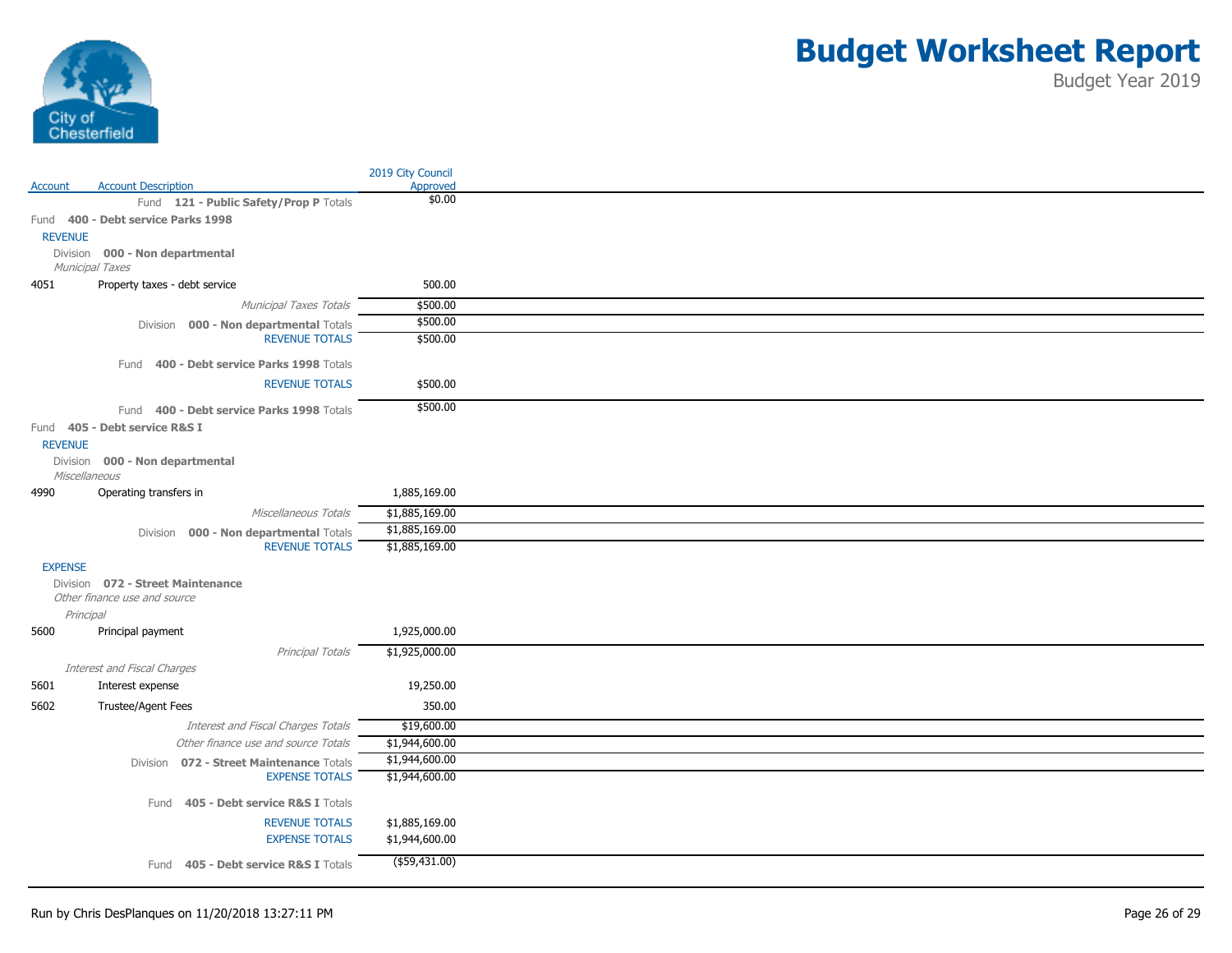

|                |                                          |                       | 2019 City Council |
|----------------|------------------------------------------|-----------------------|-------------------|
| Account        | <b>Account Description</b>               |                       | Approved          |
|                | Fund 420 - COPs 2004 City Hall           |                       |                   |
| <b>REVENUE</b> |                                          |                       |                   |
|                | Division 000 - Non departmental          |                       |                   |
|                | Miscellaneous                            |                       |                   |
| 4990           | Operating transfers in                   |                       | 1,634,200.00      |
|                |                                          | Miscellaneous Totals  | \$1,634,200.00    |
|                | Division 000 - Non departmental Totals   |                       | \$1,634,200.00    |
|                |                                          | <b>REVENUE TOTALS</b> | \$1,634,200.00    |
| <b>EXPENSE</b> |                                          |                       |                   |
|                | Division 036 - Central Services          |                       |                   |
|                | Other finance use and source             |                       |                   |
|                | Principal                                |                       |                   |
| 5600           | Principal payment                        |                       | 1,400,000.00      |
|                |                                          | Principal Totals      | \$1,400,000.00    |
|                | Interest and Fiscal Charges              |                       |                   |
| 5601           | Interest expense                         |                       | 230,000.00        |
| 5602           | Trustee/Agent Fees                       |                       | 4,200.00          |
|                | Interest and Fiscal Charges Totals       |                       | \$234,200.00      |
|                | Other finance use and source Totals      |                       | \$1,634,200.00    |
|                | Division 036 - Central Services Totals   |                       | \$1,634,200.00    |
|                |                                          | <b>EXPENSE TOTALS</b> | \$1,634,200.00    |
|                | 420 - COPs 2004 City Hall Totals<br>Fund |                       |                   |
|                |                                          | <b>REVENUE TOTALS</b> | \$1,634,200.00    |
|                |                                          | <b>EXPENSE TOTALS</b> | \$1,634,200.00    |
|                | 420 - COPs 2004 City Hall Totals<br>Fund |                       | \$0.00            |
|                | Fund 422 - COPs 2005 Parks               |                       |                   |
| <b>REVENUE</b> |                                          |                       |                   |
|                | Division 000 - Non departmental          |                       |                   |
|                | Miscellaneous                            |                       |                   |
| 4990           | Operating transfers in                   |                       | 2,159,476.00      |
|                |                                          | Miscellaneous Totals  | \$2,159,476.00    |
|                | Division 000 - Non departmental Totals   |                       | \$2,159,476.00    |
|                |                                          | <b>REVENUE TOTALS</b> | \$2,159,476.00    |
| <b>EXPENSE</b> |                                          |                       |                   |
|                | Division 084 - Parks and Recreation      |                       |                   |
|                | Other finance use and source             |                       |                   |
|                | Principal                                |                       |                   |
| 5600           | Principal payment                        |                       | 1,565,000.00      |
|                |                                          |                       |                   |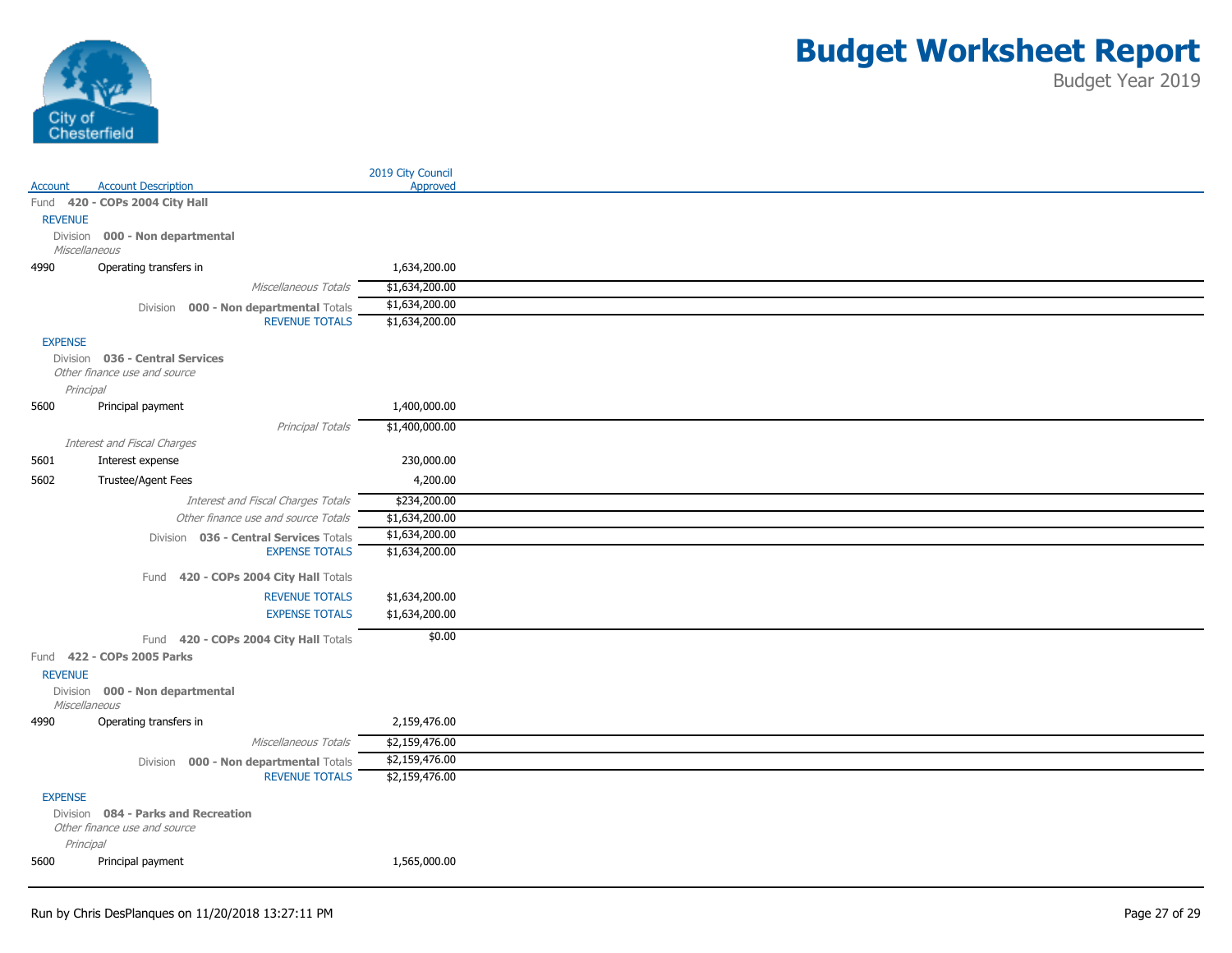

|                |                                                                     |                                                                           | 2019 City Council |
|----------------|---------------------------------------------------------------------|---------------------------------------------------------------------------|-------------------|
| Account        | <b>Account Description</b>                                          |                                                                           | Approved          |
|                | Fund 422 - COPs 2005 Parks                                          |                                                                           |                   |
| <b>EXPENSE</b> |                                                                     |                                                                           |                   |
|                | Division 084 - Parks and Recreation<br>Other finance use and source |                                                                           |                   |
|                | Principal                                                           |                                                                           |                   |
|                |                                                                     |                                                                           |                   |
|                | Interest and Fiscal Charges                                         | Principal Totals                                                          | \$1,565,000.00    |
| 5601           | Interest expense                                                    |                                                                           | 591,976.00        |
| 5602           | Trustee/Agent Fees                                                  |                                                                           | 2,500.00          |
|                |                                                                     |                                                                           |                   |
|                |                                                                     | Interest and Fiscal Charges Totals<br>Other finance use and source Totals | \$594,476.00      |
|                |                                                                     |                                                                           | \$2,159,476.00    |
|                |                                                                     | Division 084 - Parks and Recreation Totals<br><b>EXPENSE TOTALS</b>       | \$2,159,476.00    |
|                |                                                                     |                                                                           | \$2,159,476.00    |
|                |                                                                     | Fund 422 - COPs 2005 Parks Totals                                         |                   |
|                |                                                                     | <b>REVENUE TOTALS</b>                                                     | \$2,159,476.00    |
|                |                                                                     | <b>EXPENSE TOTALS</b>                                                     | \$2,159,476.00    |
|                |                                                                     | Fund 422 - COPs 2005 Parks Totals                                         | \$0.00            |
|                | Fund 424 - 2008 Parks Phase II Certificate                          |                                                                           |                   |
| <b>REVENUE</b> |                                                                     |                                                                           |                   |
|                | Division 000 - Non departmental                                     |                                                                           |                   |
|                | Miscellaneous                                                       |                                                                           |                   |
| 4990           | Operating transfers in                                              |                                                                           | 347,540.00        |
|                |                                                                     | Miscellaneous Totals                                                      | \$347,540.00      |
|                |                                                                     | Division 000 - Non departmental Totals                                    | \$347,540.00      |
|                |                                                                     | <b>REVENUE TOTALS</b>                                                     | \$347,540.00      |
| <b>EXPENSE</b> |                                                                     |                                                                           |                   |
|                | Division 079 - Capital Projects                                     |                                                                           |                   |
|                | Other finance use and source                                        |                                                                           |                   |
|                | Principal                                                           |                                                                           |                   |
| 5600           | Principal payment                                                   |                                                                           | 270,000.00        |
|                |                                                                     | Principal Totals                                                          | \$270,000.00      |
|                | Interest and Fiscal Charges                                         |                                                                           |                   |
| 5601           | Interest expense                                                    |                                                                           | 73,540.00         |
| 5602           | <b>Trustee/Agent Fees</b>                                           |                                                                           | 4,000.00          |
|                |                                                                     | Interest and Fiscal Charges Totals                                        | \$77,540.00       |
|                |                                                                     | Other finance use and source Totals                                       | \$347,540.00      |
|                |                                                                     | Division 079 - Capital Projects Totals                                    | \$347,540.00      |